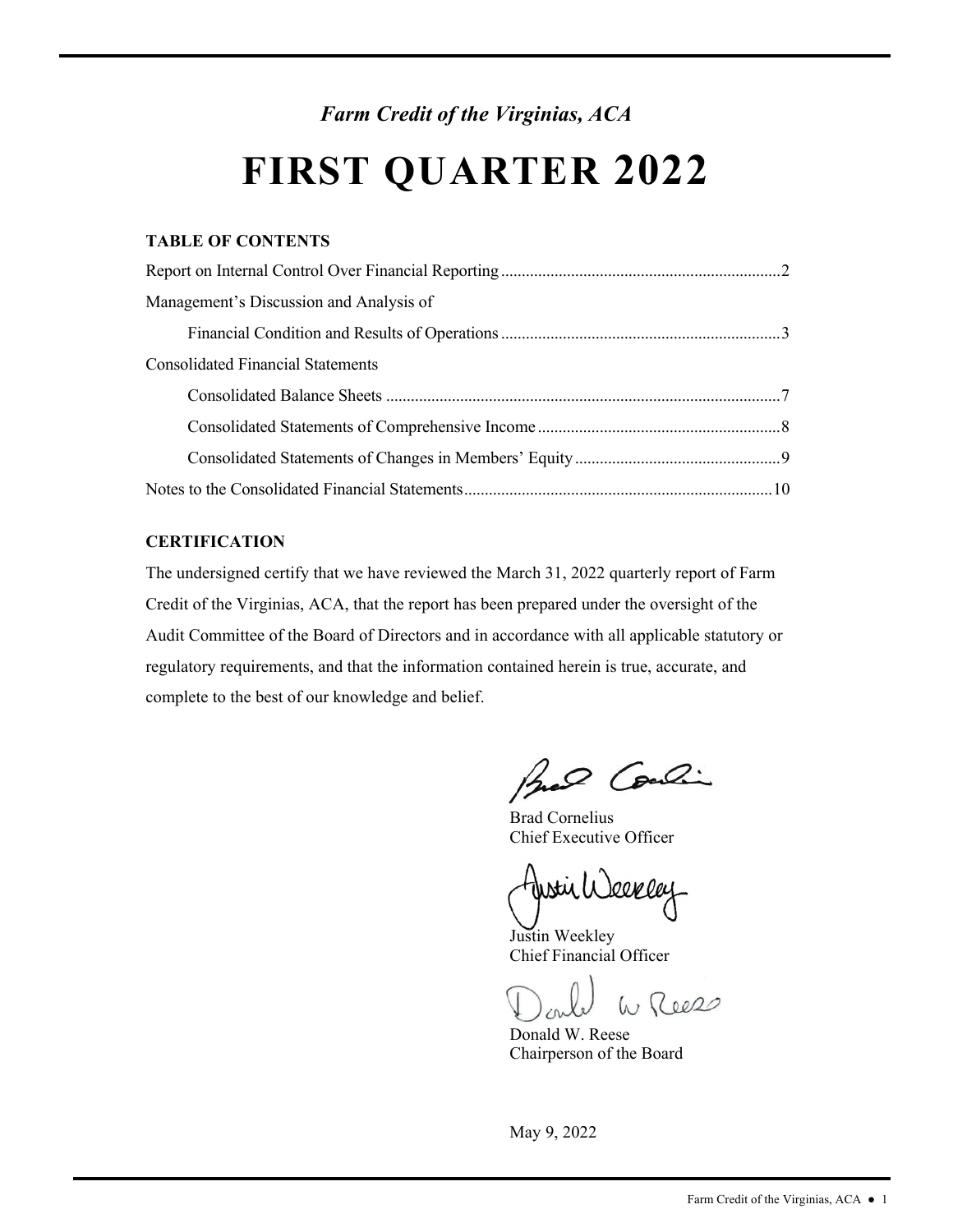# *Farm Credit of the Virginias, ACA*  **Report on Internal Control Over Financial Reporting**

The Association's principal executives and principal financial officers, or persons performing similar functions, are responsible for establishing and maintaining adequate internal control over financial reporting for the Association's Consolidated Financial Statements. For purposes of this report, "internal control over financial reporting" is defined as a process designed by, or under the supervision of the Association's principal executives and principal financial officers, or persons performing similar functions, and effected by its Board of Directors, management and other personnel. This process provides reasonable assurance regarding the reliability of financial reporting information and the preparation of the Consolidated Financial Statements for external purposes in accordance with accounting principles generally accepted in the United States of America.

Internal control over financial reporting includes those policies and procedures that: (1) pertain to the maintenance of records that in reasonable detail accurately and fairly reflect the transactions and dispositions of the assets of the Association, (2) provide reasonable assurance that transactions are recorded as necessary to permit preparation of financial information in accordance with accounting principles generally accepted in the United States of America, and that receipts and expenditures are being made only in accordance with authorizations of management and directors of the Association, and (3) provide reasonable assurance regarding prevention or timely detection of unauthorized acquisition, use or disposition of the Association's assets that could have a material effect on its Consolidated Financial Statements.

The Association's management has completed an assessment of the effectiveness of internal control over financial reporting as of March 31, 2022. In making the assessment, management used the framework in *Internal Control — Integrated Framework (2013)*, promulgated by the Committee of Sponsoring Organizations of the Treadway Commission, commonly referred to as the "COSO" criteria.

 Association's management determined that there were no Based on the assessment performed, the Association's management concluded that as of March 31, 2022, the internal control over financial reporting was effective based upon the COSO criteria. Additionally, based on this assessment, the material weaknesses in the internal control over financial reporting as of March 31, 2022.

Brad Condin

Brad Cornelius Chief Executive Officer

fistir Weekley

Justin Weekley Chief Financial Officer

May 9, 2022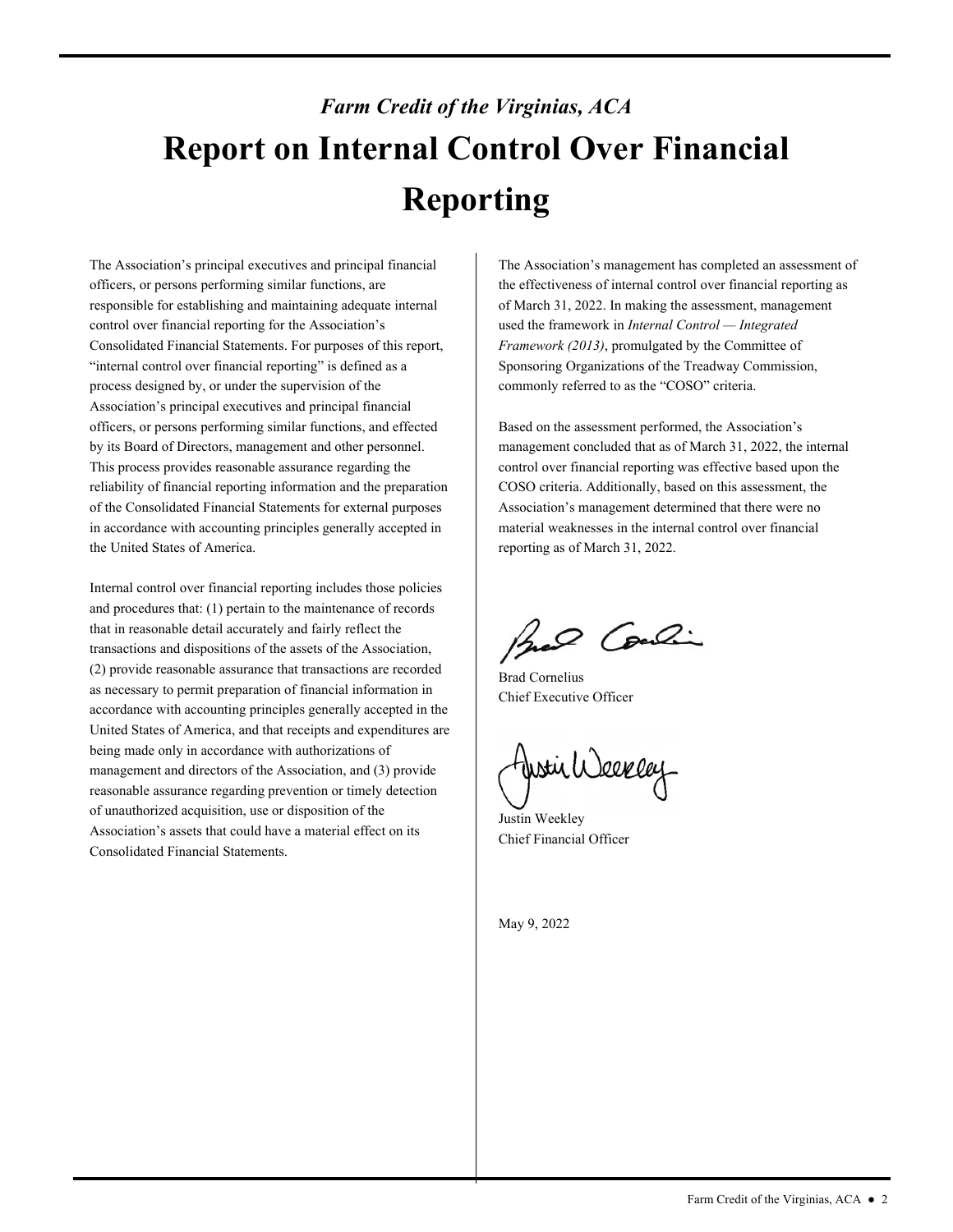# *Farm Credit of the Virginias, ACA*  **Management's Discussion and Analysis of Financial Condition and Results of Operations**

### *(dollars in thousands)*

The following commentary reviews the consolidated financial condition and results of operations of Farm Credit of the Virginias, ACA (Association) for the period ended March 31, 2022. These comments should be read in conjunction with the accompanying consolidated financial statements, notes to the consolidated financial statements and the 2021 Annual Report of the Association. The accompanying consolidated financial statements were prepared under the oversight of the Audit Committee of the Board of Directors.

# **LOAN PORTFOLIO**

The Association provides funds to farmers, rural homeowners and farm-related businesses for financing of short and intermediate-term loans and long-term real estate mortgage loans. The Association's loan portfolio is diversified over a range of agricultural commodities including livestock, timber, poultry and field crops. Farm size varies and many of the borrowers in the region have diversified farming operations. This factor, along with the numerous opportunities for nonfarm income in the area, somewhat impacts the level of dependency on a given commodity.

As of March 31, 2022, the gross loan volume of the Association was \$2,046,909 compared to \$2,029,094 at December 31, 2021. Gross loan volume increased by \$17,815 or 0.88 percent when compared to gross loan volume at December 31, 2021. Net loans outstanding at March 31, 2022 were \$2,029,221 as compared to \$2,011,404 at December 31, 2021. The increase in loan volume was mainly due to an increase in real estate mortgage loans made during the first three months of 2022.

 an acceptable level and credit administration remains repayment against these loans, partially offset by additional There is an inherent risk in the extension of any type of credit. However, portfolio credit quality continues to be maintained at satisfactory. As of March 31, 2022, nonaccrual loan volume was \$25,532 compared to \$25,705 at December 31, 2021. This was a decrease of \$173 as the Association continued to collect loans being transferred to nonaccrual status during the first three months of 2022. Nonaccrual loan volume to gross loan volume was 1.25 percent at March 31, 2022.

Other property owned totaled \$654 at March 31, 2022, compared to \$704 at December 31, 2021.

 Association management maintains an allowance for loan charge-off experience adjusted for relevant external factors. losses in an amount considered sufficient to absorb possible losses in the loan portfolio. Factors considered in determining the allowance for loan losses were generally based on historical The allowance for loan losses at March 31, 2022 was \$17,688. The allowance for loan losses to gross loan volume was 0.86 percent.

# **RESULTS OF OPERATIONS**

# *For the three months ended March 31, 2022*

expenses which have been evaluated below. Net income for the three months ended March 31, 2022, totaled \$7,111 as compared to \$7,716 for the same period in 2021. This was a decrease of \$605 or 7.84 percent. The decrease in net income was primarily attributable higher noninterest

Net interest income increased \$258 or 2.03 percent for the three months ended March 31, 2022, as compared to the same period in 2021. This increase in net interest income was attributable to the increase in interest income of \$1,026 as compared to the same period of 2021, offset by an increase in interest expense of \$768. The increases in interest income and interest expense as compared to the same period of 2021 are primarily attributable to higher loan volumes, partially offset by compressed margins for the three months ended March 31, 2022.

 volume recorded, partially offset by a decrease in loan fees as Noninterest income for the three months ended March 31, 2022 totaled \$3,404 compared to \$3,261 for the same period last year, an increase of \$143 or 4.39 percent. The increase is primarily attributable to higher patronage refunds received from other Farm Credit institutions due to the increased loan compared to the prior year.

Noninterest expenses for the three months ended March 31, 2022 totaled \$9,227 compared to \$8,230 for the same period in 2021. The increase in noninterest expenses was primarily attributed to increases in salaries and employee benefits, and other operating expenses.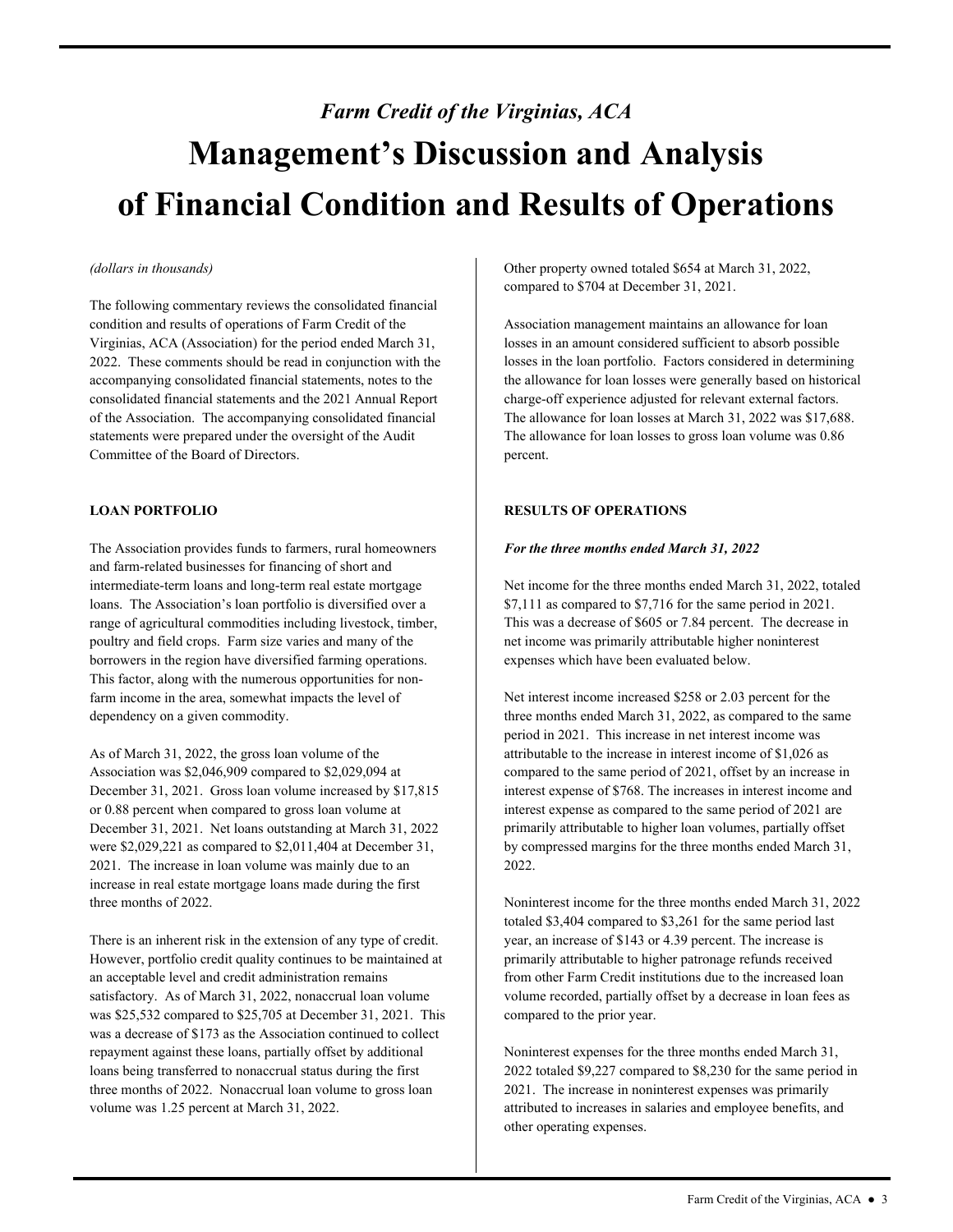#### **FUNDING SOURCES**

 General Financing Agreement. The General Financing Agreement utilizes the Association's credit and fiscal sections. The variable rate note is utilized by the Association requirements. The fixed rate note is used specifically to fund The principal source of funds for the Association is the borrowing relationship established with the Bank through a performance as criteria for establishing a line of credit on which the Association may draw funds. The Bank advances the funds to the Association in the form of notes payable. The notes payable are segmented into variable rate and fixed rate to fund variable rate loan advances and operating funds fixed rate loan advances made by the Association. The total notes payable to the Bank at March 31, 2022 was \$1,556,348 as compared to \$1,566,004 at December 31, 2021. The decrease of \$9,656 was primarily attributable to the receipt of prior year Bank patronage and current year cash flow generated by operations, partially offset by the increase in loan volume during the first three months of the year.

### **CAPITAL RESOURCES**

Total members' equity at March 31, 2022 totaled \$462,799, a decrease of \$15,828, as compared to \$478,627 at December 31, 2021. The decrease in members' equity was primarily

attributed to an additional patronage declaration made by the Board of Directors related to 2021 earnings of \$23,000, partially offset by earnings during the first three months of the year.

 Capital adequacy is evaluated using a number of regulatory ratios. Effective January 1, 2017, the regulatory capital Farm Credit Administration (FCA) sets minimum regulatory capital requirements for System Banks and associations. requirements for System Banks and associations were modified. The new regulations ensure that the System's capital requirements are comparable to the Basel III framework and the standardized approach that the federal banking regulatory agencies have adopted. New regulations replaced existing core surplus and total surplus ratios with common equity tier 1 (CET1), tier 1 capital, and total capital risk-based capital ratios. The new regulations also replaced the existing net collateral ratio with a tier 1 leverage ratio and an unallocated retained earnings equivalents (UREE) leverage ratio. The current permanent capital ratio (PCR) remains in effect.

If the capital ratios fall below the minimum regulatory requirements, including the buffer amounts, capital distributions (equity redemptions, dividends, and patronage) and discretionary senior executive bonuses are restricted or prohibited without prior FCA approval. As of March 31, 2022, all ratios were well above the regulatory minimums.

The following sets forth the regulatory capital ratios are shown in the following table and are calculated using three month average daily balances, in accordancy will FCA regulations:

| Ratio                      | <b>Minimum Requirement</b><br>with Capital<br><b>Conservation Buffer</b> | <b>Capital Ratios as of</b><br>March 31, 2022 | <b>Capital Ratios as of</b><br><b>March 31, 2021</b> |
|----------------------------|--------------------------------------------------------------------------|-----------------------------------------------|------------------------------------------------------|
| Risk-adjusted ratios:      |                                                                          |                                               |                                                      |
| CET1 Capital               | 7.0%                                                                     | 21.86%                                        | 22.35%                                               |
| Tier 1 Capital             | 8.5%                                                                     | 21.86%                                        | 22.35%                                               |
| <b>Total Capital</b>       | 10.5%                                                                    | 22.70%                                        | 23.18%                                               |
| Permanent Capital Ratio    | 7.0%                                                                     | 22.12%                                        | 22.60%                                               |
| Non-risk-adjusted:         |                                                                          |                                               |                                                      |
| Tier 1 Leverage Ratio      | $5.0\%$                                                                  | 22.65%                                        | 23.14%                                               |
| <b>UREE</b> Leverage Ratio | 1.5%                                                                     | 22.12%                                        | 23.22%                                               |

#### **IMPACTS OF THE COVID-19 GLOBAL PANDEMIC**

In response to the COVID-19 pandemic, and without disruption to operations, the Association transitioned large portions of its employees to working remotely March 2020. The priority was, and continues to be, to ensure the health and safety of employees, while continuing to serve the mission of providing support for rural America and agriculture. The Association has largely returned to pre-pandemic working conditions.

# **REGULATORY MATTERS**

On April 14, 2022, the FCA approved a final rule that amends certain regulations to address changes in accounting principles generally accepted in the United States. Such changes reflect

the Current Expected Credit Losses (CECL) methodology that will replace the incurred loss methodology upon adoption. Credit loss allowances related to loans, lessor's net investments in leases, and held-to-maturity debt securities would be included in a System institution's Tier 2 capital up to 1.25 percent of the System institution's total risk weighted assets. Credit loss allowances for available-for-sale debt securities and purchased credit impaired assets would not be eligible for inclusion in a System institution's Tier 2 capital. The regulation does not include a transition phase-in period for the CECL day 1 cumulative effect adjustment to retained earnings on a System institution's regulatory capital ratios. In addition, the regulation does not include an exclusion for the CECL day 1 cumulative effective adjustment from the "safe harbor" deemed prior approval provision. The final rule is effective on January 1, 2023.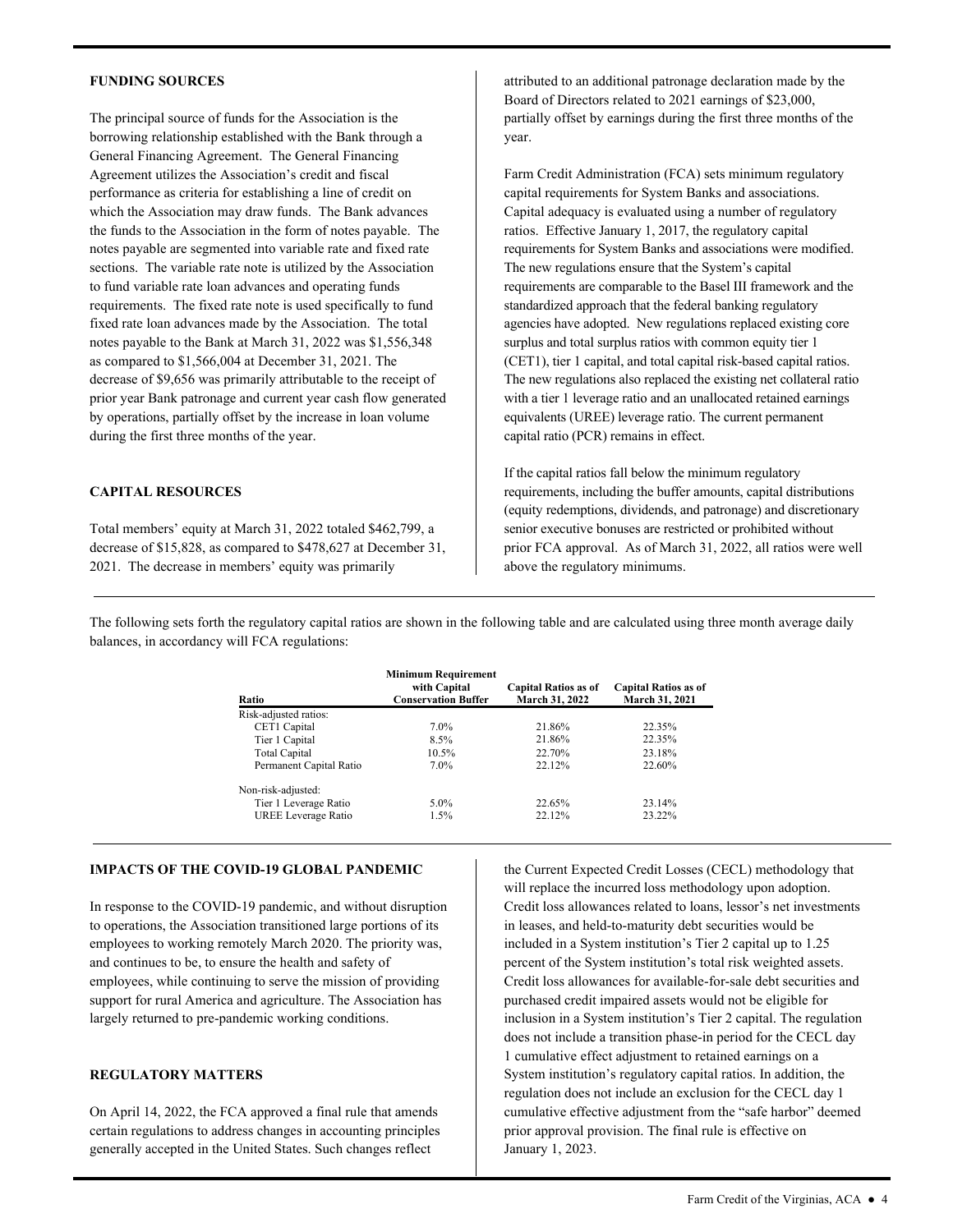On August 26, 2021, the FCA issued a proposed rule to revise its regulatory capital requirements to define and establish riskweightings for High Volatility Commercial Real Estate (HVCRE) by assigning a 150 percent risk-weighting to such exposures, instead of the current 100 percent. The proposed rule would ensure that the FCA's rule remains comparable with the capital rule of other federal banking regulatory agencies and recognizes the increased risk posed by HVCRE exposures. The public comment period ended on January 24, 2022.

# **FUTURE OF LIBOR**

In 2017, the United Kingdom's Financial Conduct Authority (UK FCA), which regulates LIBOR, announced its intention to stop persuading or compelling the group of major banks that sustains LIBOR to submit rate quotations after 2021.

On March 5, 2021, ICE Benchmark Administration (IBA) (the entity that is responsible for calculating LIBOR) announced its intention to cease the publication of the one-week and twomonth US dollar LIBOR settings immediately following the LIBOR publication on December 31, 2021, and the remaining US dollar LIBOR settings immediately following the LIBOR publication on June 30, 2023. On the same day, the UK FCA announced that the IBA had notified the UK FCA of its intent, among other things, to cease providing certain US dollar LIBOR settings as of June 30, 2023. In its announcement, the UK FCA confirmed that all 35 LIBOR tenors (including with respect to US dollar LIBOR) will be discontinued or declared nonrepresentative as of either: (a) immediately after December 31, 2021 or (b) immediately after June 30, 2023.

The Association has exposure to LIBOR arising from loans made to customers and the note payable to AgFirst Farm Credit Bank. Alternative reference rates that replace LIBOR may not yield the same or similar economic results over the lives of the financial instruments, which could adversely affect the value of, and return on, instruments held.

 The guidelines direct each System institution to develop a implement alternative reference rates. The FCA has issued guidelines with similar guidance as the U.S. prudential regulators but applicable for System institutions to follow as they prepare for the expected phase-out of LIBOR. LIBOR transition plan designed to provide an orderly roadmap of actions that will reduce LIBOR exposure, stop the inflow of new LIBOR volume, and adjust operating processes to

On December 8, 2021, the FCA issued another informational memorandum to provide additional guidance to Farm Credit System institutions on their transition away from LIBOR. The guidance encourages Farm Credit System institutions to stop entering into new contracts that reference LIBOR as soon as practicable and in any event no later than December 31, 2021. Entering into new LIBOR-referenced contracts after that date would present safety and soundness risk. The guidance also provides clarity on what the FCA considers a new LIBOR-

 loans and investments are deemed new contracts; limited indexed contract; whether purchases of legacy LIBOR-indexed exceptions for entering into new LIBOR contracts that reduce or hedge risk in legacy LIBOR contracts; and the due diligence and other procedures required before using other benchmark/reference rate alternatives to LIBOR (beyond SOFR), including credit-sensitive alternative rates.

 transition, including, but not limited to, financial, market, The Association has implemented LIBOR transition plans and continues to analyze potential risks associated with the LIBOR accounting, operational, legal, tax, reputational, and compliance risks.

On July 26, 2021, the Alternative Reference Rates Committee (ARRC) announced it will recommend the CME Group's forward-looking SOFR term rates. The ARRC's formal recommendation of SOFR term rates is a major milestone and is expected to increase the volume of transactions quoted in SOFR, supporting the implementation of the transition away from LIBOR.

 LIBOR and the regulator expectation that new or updated On October 20, 2021, the U.S. prudential regulators issued a joint statement emphasizing the expectation that supervised institutions with LIBOR exposure continue to progress toward an orderly transition away from LIBOR, reiterating that supervised institutions should, with limited exceptions, cease entering into new contracts that use US dollar LIBOR as a reference rate as soon as practicable, but no later than December 31, 2021. They further stated that entering into new contracts, including derivatives, after that date would create safety and soundness risks. The joint statement clarified that entering into such new contracts would include an agreement that (1) creates additional LIBOR disclosure or (2) extends the term of an existing LIBOR contract, but that a draw on an existing agreement that is legally enforceable, e.g., a committed credit facility, would not be a new contract. The joint statement also provided considerations when assessing the appropriateness of alternative reference rates used in lieu of LIBOR contracts include strong and clearly defined fallback rates for when the initial reference rate is discontinued.

The following is a summary of outstanding variable-rate financial instruments tied to LIBOR at March 31, 2022:

| (dollars in thousands)                             | Due in 2022        | Due in 2023<br>(On or Before)<br><b>June 30)</b> |     | Due After June<br>30.2023 | Total |        |  |  |
|----------------------------------------------------|--------------------|--------------------------------------------------|-----|---------------------------|-------|--------|--|--|
| Loans                                              | 4.157 <sub>5</sub> | 10 <sup>10</sup>                                 | - s | 14.962 S                  |       | 19.129 |  |  |
| Note Pavable to Agfirst<br><b>Farm Credit Bank</b> | $3,225$ $5$        |                                                  | 8 S | 11,604 \$                 |       | 14,837 |  |  |

The LIBOR transition plan includes implementing fallback language into variable-rate financial instruments maturing after June 30, 2023 which provides the ability to move these instruments to another index if the LIBOR market is no longer viable. At March 31, 2022, approximately 22 percent of total LIBOR indexed loans and Notes Payable maturing after June 30, 2023 do not contain fallback provisions.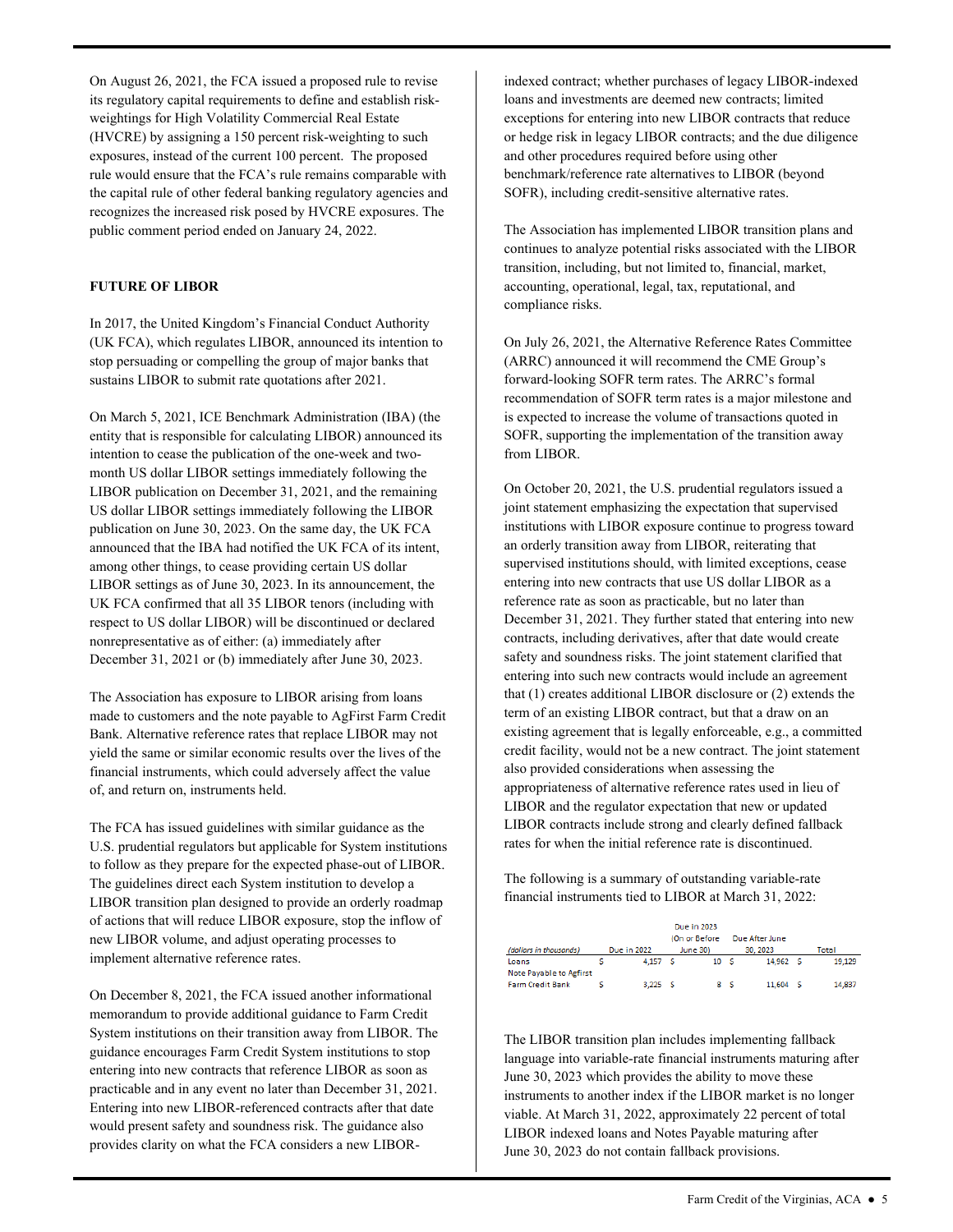# **RECENTLY ISSUED ACCOUNTING PRONOUNCEMENTS**

Please refer to Note 1, *Organization, Significant Accounting Policies, and Recently Issued Accounting Pronouncements*, in the Notes to the Financial Statements, and the 2021 Annual Report to Shareholders for recently issued accounting pronouncements. Additional information is provided in the following table.

The following ASU was issued by the Financial Accounting Standards Board (FASB):

| <b>Summary of Guidance</b>                                                                                                                                                                                                                                                                                                                                                                                                                                                                                                                                                                                                                                                                                                                                                                                                                                                                                                                                                                                                                                                                                                               | <b>Adoption and Potential Financial Statement Impact</b>                                                                                                                                                                                                                                                                                                                                                                                                                                                                                                                                                                                                                                                                                                                                                                                                                                                                                                                                                                                                                                                                                                                                                                                                                                                                                              |
|------------------------------------------------------------------------------------------------------------------------------------------------------------------------------------------------------------------------------------------------------------------------------------------------------------------------------------------------------------------------------------------------------------------------------------------------------------------------------------------------------------------------------------------------------------------------------------------------------------------------------------------------------------------------------------------------------------------------------------------------------------------------------------------------------------------------------------------------------------------------------------------------------------------------------------------------------------------------------------------------------------------------------------------------------------------------------------------------------------------------------------------|-------------------------------------------------------------------------------------------------------------------------------------------------------------------------------------------------------------------------------------------------------------------------------------------------------------------------------------------------------------------------------------------------------------------------------------------------------------------------------------------------------------------------------------------------------------------------------------------------------------------------------------------------------------------------------------------------------------------------------------------------------------------------------------------------------------------------------------------------------------------------------------------------------------------------------------------------------------------------------------------------------------------------------------------------------------------------------------------------------------------------------------------------------------------------------------------------------------------------------------------------------------------------------------------------------------------------------------------------------|
| ASU 2016-13 – Financial Instruments – Credit Losses (Topic 326): Measurement of Credit Losses on Financial Instruments                                                                                                                                                                                                                                                                                                                                                                                                                                                                                                                                                                                                                                                                                                                                                                                                                                                                                                                                                                                                                   |                                                                                                                                                                                                                                                                                                                                                                                                                                                                                                                                                                                                                                                                                                                                                                                                                                                                                                                                                                                                                                                                                                                                                                                                                                                                                                                                                       |
| Replaces multiple existing impairment standards by establishing a<br>$\bullet$<br>single framework for financial assets to reflect management's<br>estimate of current expected credit losses (CECL) over the entire<br>remaining life of the financial assets.<br>Changes the present incurred loss impairment guidance for loans to<br>an expected loss model.<br>Modifies the other-than-temporary impairment model for debt<br>$\bullet$<br>securities to require an allowance for credit impairment instead of a<br>direct write-down, which allows for reversal of credit impairments<br>in future periods based on improvements in credit quality.<br>Eliminates existing guidance for purchased credit impaired (PCI)<br>$\bullet$<br>loans, and requires recognition of an allowance for expected credit<br>losses on these financial assets.<br>Requires a cumulative-effect adjustment to retained earnings as of<br>the beginning of the reporting period of adoption.<br>Effective for fiscal years beginning after December 15, 2022, and<br>interim periods within those fiscal years. Early application is<br>permitted. | Implementation efforts began with establishing a cross-discipline<br>governance structure utilizing common guidance developed across the<br>Farm Credit System. The implementation includes identification of key<br>interpretive issues, scoping of financial instruments, and assessing existing<br>credit loss forecasting models and processes against the new guidance.<br>The new guidance is expected to result in a change in allowance for credit<br>٠<br>losses due to several factors, including:<br>The allowance related to loans and commitments will most likely<br>1.<br>change because it will then cover credit losses over the full<br>remaining expected life of the portfolio, and will consider expected<br>future changes in macroeconomic conditions,<br>An allowance will be established for estimated credit losses on any<br>2.<br>debt securities.<br>3.<br>The nonaccretable difference on any PCI loans will be recognized<br>as an allowance, offset by an increase in the carrying value of the<br>related loans.<br>The extent of allowance change is under evaluation, but will depend upon<br>٠<br>the nature and characteristics of the financial instrument portfolios, and<br>the macroeconomic conditions and forecasts, at the adoption date.<br>The guidance is expected to be adopted January 1, 2023.<br>٠ |

 that coincides with the end of the fiscal year of the institution. **NOTE:** Shareholder investment in the Association is materially affected by the financial condition and results of operations of AgFirst Farm Credit Bank. Copies of AgFirst's annual and quarterly reports are available upon request free of charge by calling 1-800-845- 1745, ext. 2764, or writing Matthew Miller, AgFirst Farm Credit Bank, P.O. Box 1499, Columbia, SC 29202. Information concerning AgFirst Farm Credit Bank can also be obtained at their website, *<www.agfirst.com>*. Copies of the Association's annual and quarterly reports are also available upon request free of charge by calling 540-886-3435, ext. 5040, or writing Justin Weekley, Farm Credit of the Virginias, ACA, P.O. Box 899, Staunton, VA 24402, or accessing the website, *<www.farmcreditofvirginias.com>*. The Association prepares a quarterly report within 40 days after the end of each fiscal quarter, except no report need be prepared for the fiscal quarter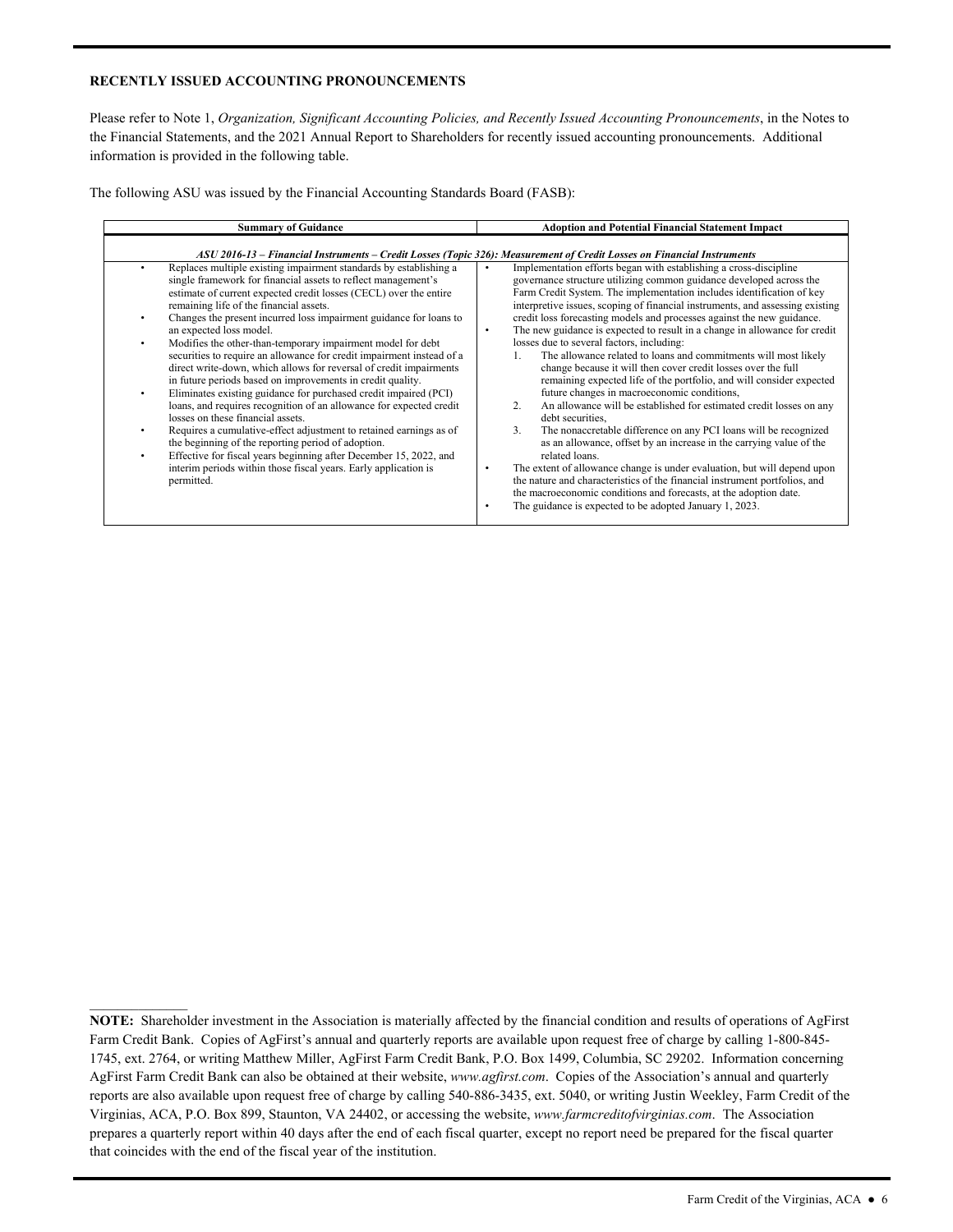# **Farm Credit of the Virginias, ACA Consolidated Balance Sheets**

| (dollars in thousands)                               | March 31,<br>2022          | December 31,<br>2021 |
|------------------------------------------------------|----------------------------|----------------------|
|                                                      | (unaudited)                | (audited)            |
| <b>Assets</b>                                        |                            |                      |
| Cash                                                 | \$<br>82                   | \$<br>529            |
| Loans                                                | 2,046,909                  | 2,029,094            |
| Allowance for loan losses                            | (17,688)                   | (17,690)             |
| Net loans                                            | 2,029,221                  | 2,011,404            |
| Loans held for sale                                  | 1,080                      | 351                  |
| Accrued interest receivable                          | 11,405                     | 8,243                |
| Equity investments in other Farm Credit institutions | 16,779                     | 16,779               |
| Premises and equipment, net                          | 12,400                     | 12,314               |
| Other property owned                                 | 654                        | 704                  |
| Accounts receivable                                  | 3,261                      | 32,004               |
| Other assets                                         | 2,237                      | 2,343                |
| Total assets                                         | $\mathbf{\$}$<br>2,077,119 | \$<br>2,084,671      |
| <b>Liabilities</b>                                   |                            |                      |
| Notes payable to AgFirst Farm Credit Bank            | \$<br>1,556,348            | \$<br>1,566,004      |
| Accrued interest payable                             | 3,216                      | 3,240                |
| Patronage refunds payable                            | 1,971                      | 22,762               |
| Accounts payable                                     | 722                        | 2,842                |
| Other liabilities                                    | 52,063                     | 11,196               |
| Total liabilities                                    | 1,614,320                  | 1,606,044            |
| Commitments and contingencies (Note 8)               |                            |                      |
| <b>Members' Equity</b>                               |                            |                      |
| Capital stock and participation certificates         | 10,896                     | 10,835               |
| Retained earnings                                    |                            |                      |
| Allocated                                            | 92,568                     | 92,568               |
| Unallocated                                          | 359,372                    | 375,261              |
| Accumulated other comprehensive income (loss)        | (37)                       | (37)                 |
| Total members' equity                                | 462,799                    | 478,627              |
| Total liabilities and members' equity                | \$<br>2,077,119            | \$<br>2,084,671      |

*The accompanying notes are an integral part of these consolidated financial statements.*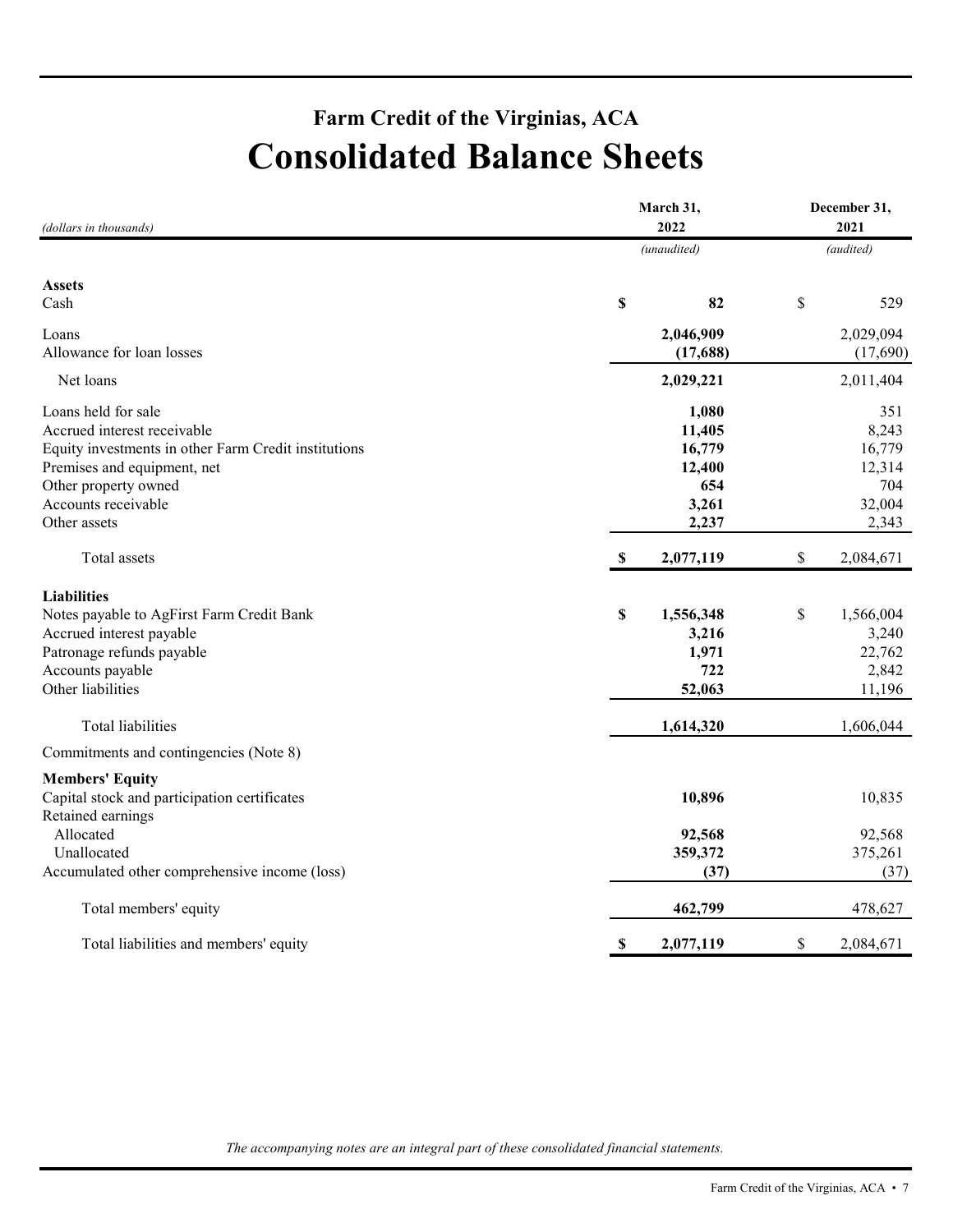# **Farm Credit of the Virginias, ACA Consolidated Statements of Comprehensive Income**

*(unaudited)* 

|                                                                                                                                                                                                                                                                                                                                                                                  | For the Three Months |              |
|----------------------------------------------------------------------------------------------------------------------------------------------------------------------------------------------------------------------------------------------------------------------------------------------------------------------------------------------------------------------------------|----------------------|--------------|
|                                                                                                                                                                                                                                                                                                                                                                                  | Ended March 31,      |              |
| (dollars in thousands)<br><b>Interest Expense</b><br>Patronage refunds from other Farm Credit institutions<br>Gains (losses) on sales of rural home loans, net<br>Gains (losses) on sales of premises and equipment, net<br>Gains (losses) on other transactions<br>Total noninterest income<br>Occupancy and equipment<br>Other operating expenses<br>Total noninterest expense | 2022                 | 2021         |
| <b>Interest Income</b>                                                                                                                                                                                                                                                                                                                                                           |                      |              |
| Loans                                                                                                                                                                                                                                                                                                                                                                            | 22,711<br>SS.        | \$<br>21,685 |
|                                                                                                                                                                                                                                                                                                                                                                                  |                      |              |
| Notes payable to AgFirst Farm Credit Bank                                                                                                                                                                                                                                                                                                                                        | 9,768                | 9,000        |
| Net interest income                                                                                                                                                                                                                                                                                                                                                              | 12,943               | 12,685       |
| Provision for loan losses                                                                                                                                                                                                                                                                                                                                                        |                      |              |
| Net interest income after provision for loan losses                                                                                                                                                                                                                                                                                                                              | 12,943               | 12,685       |
| <b>Noninterest Income</b>                                                                                                                                                                                                                                                                                                                                                        |                      |              |
| Loan fees                                                                                                                                                                                                                                                                                                                                                                        | 203                  | 357          |
| Fees for financially related services                                                                                                                                                                                                                                                                                                                                            | 2                    | 28           |
| Lease income                                                                                                                                                                                                                                                                                                                                                                     | 17                   | 17           |
|                                                                                                                                                                                                                                                                                                                                                                                  | 2,874                | 2,609        |
|                                                                                                                                                                                                                                                                                                                                                                                  | 271                  | 206          |
|                                                                                                                                                                                                                                                                                                                                                                                  | 81                   | 14           |
|                                                                                                                                                                                                                                                                                                                                                                                  | (44)                 | 33           |
| Other noninterest income (loss)                                                                                                                                                                                                                                                                                                                                                  |                      | (3)          |
|                                                                                                                                                                                                                                                                                                                                                                                  | 3,404                | 3,261        |
| <b>Noninterest Expense</b>                                                                                                                                                                                                                                                                                                                                                       |                      |              |
| Salaries and employee benefits                                                                                                                                                                                                                                                                                                                                                   | 6,107                | 5,465        |
|                                                                                                                                                                                                                                                                                                                                                                                  | 370                  | 320          |
| Insurance Fund premiums                                                                                                                                                                                                                                                                                                                                                          | 616                  | 560          |
| Purchased services                                                                                                                                                                                                                                                                                                                                                               | 540                  | 477          |
| Data processing                                                                                                                                                                                                                                                                                                                                                                  | 123                  | 110          |
|                                                                                                                                                                                                                                                                                                                                                                                  | 1,469                | 1,162        |
| (Gains) losses on other property owned, net                                                                                                                                                                                                                                                                                                                                      | 2                    | 136          |
|                                                                                                                                                                                                                                                                                                                                                                                  | 9,227                | 8,230        |
| Income before income taxes                                                                                                                                                                                                                                                                                                                                                       | 7,120                | 7,716        |
| Provision for income taxes                                                                                                                                                                                                                                                                                                                                                       | 9                    |              |
| Net income                                                                                                                                                                                                                                                                                                                                                                       | \$<br>7,111          | \$<br>7,716  |
| Other comprehensive income                                                                                                                                                                                                                                                                                                                                                       |                      |              |
| <b>Comprehensive income</b>                                                                                                                                                                                                                                                                                                                                                      | 7,111<br>\$          | 7,716<br>\$  |
|                                                                                                                                                                                                                                                                                                                                                                                  |                      |              |

*The accompanying notes are an integral part of these consolidated financial statements.*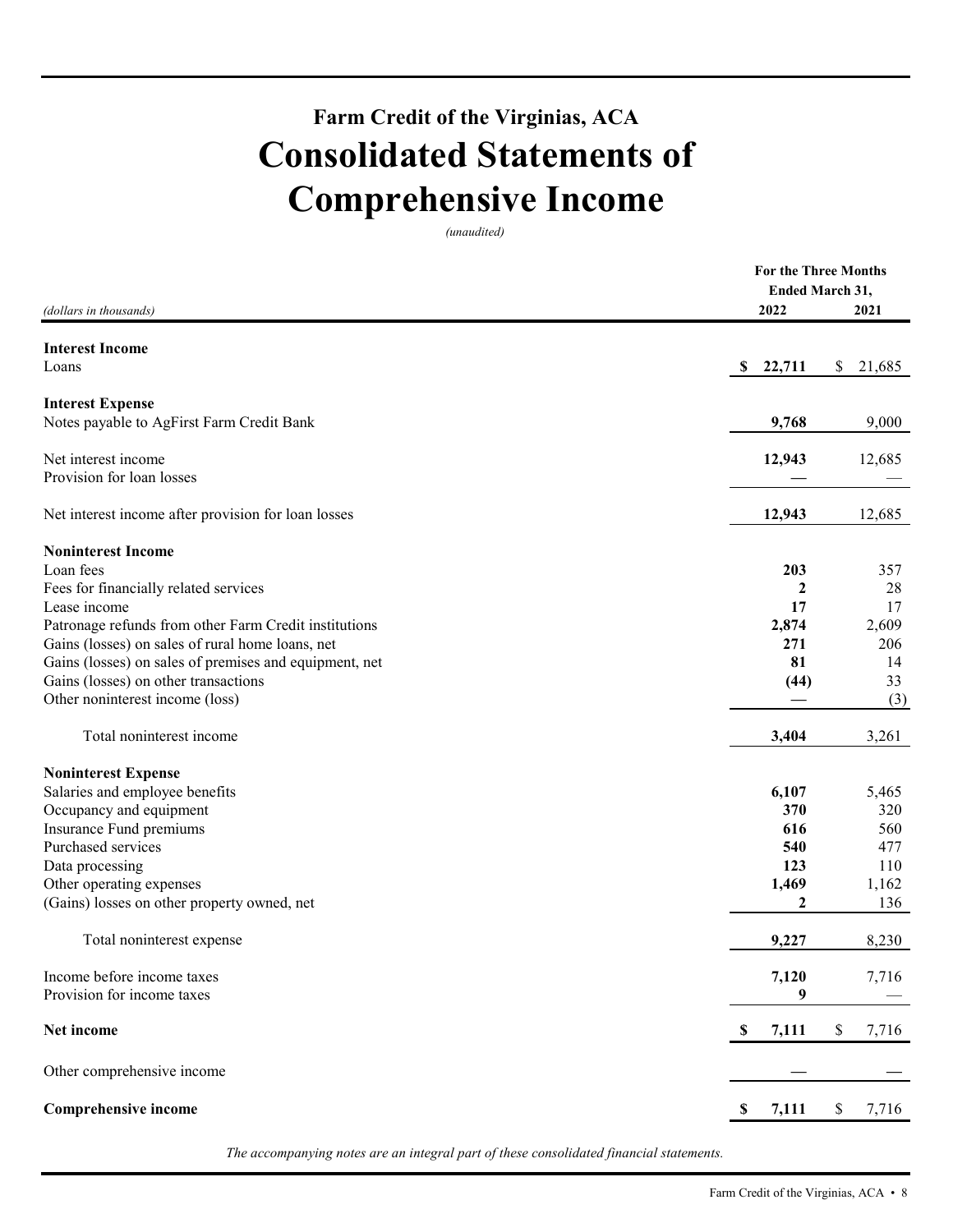# **Farm Credit of the Virginias, ACA Consolidated Statements of Changes in Members' Equity**

*(unaudited)* 

|                                                                                            |    | Capital<br><b>Stock and</b><br>Participation |    | <b>Retained Earnings</b> |    |                  |                                | Accumulated<br>Other |    | Total<br>Members' |  |
|--------------------------------------------------------------------------------------------|----|----------------------------------------------|----|--------------------------|----|------------------|--------------------------------|----------------------|----|-------------------|--|
| (dollars in thousands)                                                                     |    | <b>Certificates</b>                          |    | <b>Allocated</b>         |    | Unallocated      | Comprehensive<br>Income (Loss) |                      |    | <b>Equity</b>     |  |
| Balance at December 31, 2020<br>Comprehensive income<br>Capital stock/participation        | \$ | 10,530                                       | \$ | 92,568                   | \$ | 347,632<br>7,716 | \$                             | (40)                 | \$ | 450,690<br>7,716  |  |
| certificates issued/(retired), net                                                         |    | 113                                          |    |                          |    |                  |                                |                      |    | 113               |  |
| Balance at March 31, 2021                                                                  | S  | 10,643                                       | S  | 92,568                   | S  | 355,348          | \$                             | (40)                 | S  | 458,519           |  |
| <b>Balance at December 31, 2021</b><br>Comprehensive income<br>Capital stock/participation | \$ | 10,835                                       | S  | 92,568                   | S. | 375,261<br>7,111 | S                              | (37)                 | S  | 478,627<br>7,111  |  |
| certificates issued/(retired), net<br>Patronage distribution<br>Cash                       |    | 61                                           |    |                          |    | (23,000)         |                                |                      |    | 61<br>(23,000)    |  |
| <b>Balance at March 31, 2022</b>                                                           | S  | 10,896                                       |    | 92,568                   |    | 359,372          | S                              | (37)                 |    | 462,799           |  |

*The accompanying notes are an integral part of these consolidated financial statements.*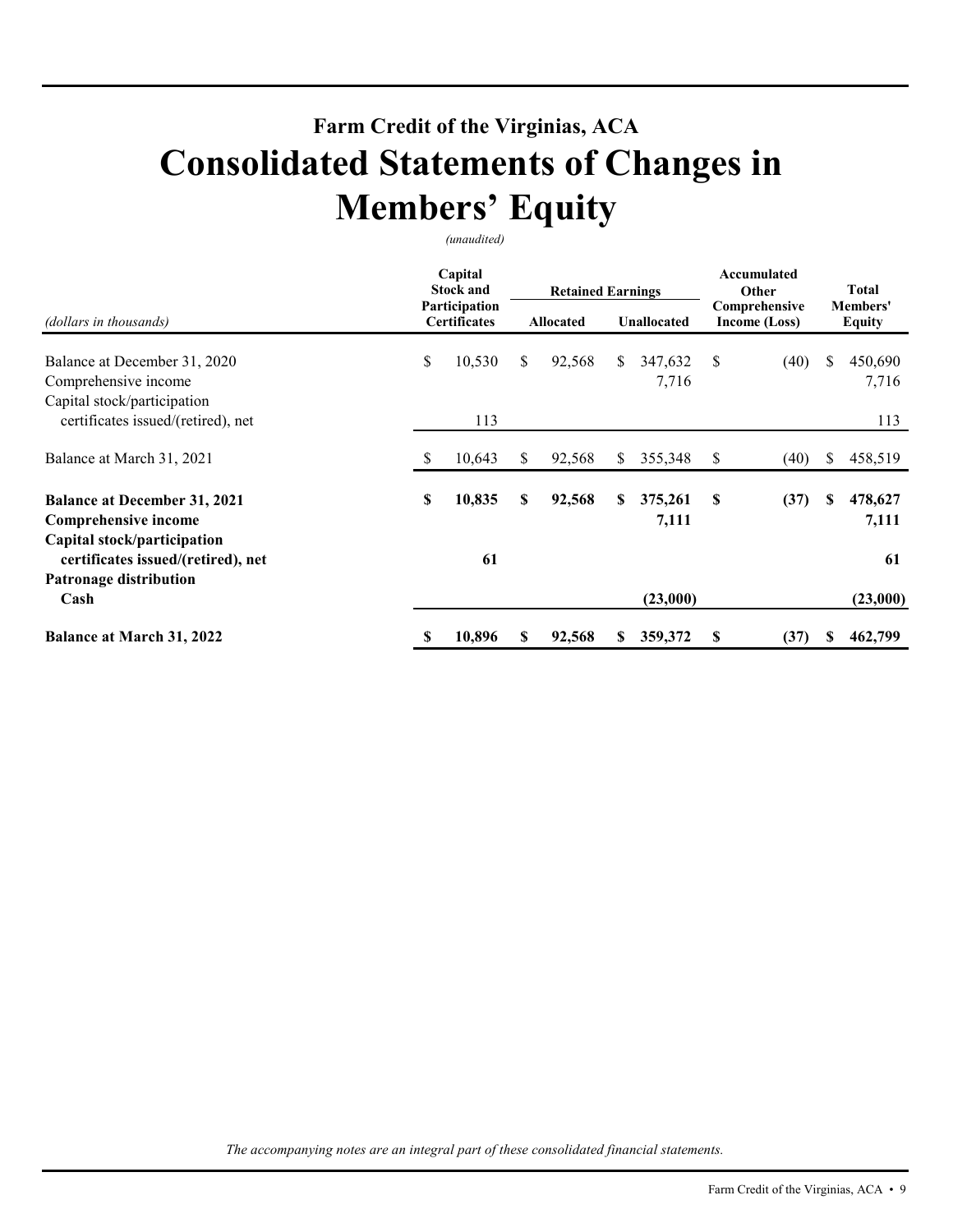# *Farm Credit of the Virginias, ACA*  **Notes to the Consolidated Financial Statements**

*(dollars in thousands, except as noted) (unaudited)* 

# **Note 1 — Organization, Significant Accounting Policies, and Recently Issued Accounting Pronouncements**

## *Organization*

The accompanying financial statements include the accounts of Farm Credit of the Virginias, ACA and its Production Credit Association (PCA) and Federal Land Credit Association (FLCA) subsidiaries (collectively, the Association). A description of the organization and operations, the significant accounting policies followed, and the financial condition and results of operations for the Association as of and for the year ended December 31, 2021, are contained in the 2021 Annual Report to Shareholders. These unaudited interim consolidated financial statements should be read in conjunction with the latest Annual Report to Shareholders.

# *Basis of Presentation*

In the opinion of management, the accompanying consolidated financial statements contain all adjustments necessary for a fair statement of results for the periods presented. These adjustments are of a normal recurring nature, unless otherwise disclosed.

Certain amounts in the prior period's consolidated financial statements have been reclassified to conform to the current period presentation. Such reclassifications had no effect on the prior period net income or total capital as previously reported.

 of those to be expected for a full year. The results of any interim period are not necessarily indicative

# *Significant Accounting Policies*

The Association's accounting and reporting policies conform with U.S. generally accepted accounting principles (GAAP) and practices in the financial services industry. To prepare the financial statements in conformity with GAAP, management must make estimates based on assumptions about future economic and market conditions (for example, unemployment, market liquidity, real estate prices, etc.) that affect the reported amounts of assets and liabilities at the date of the financial statements, income and expenses during the reporting period, and the related disclosures. Although these estimates contemplate current conditions and expectations of change in the future, it is reasonably possible that actual conditions may be different than anticipated, which could materially affect results of operations and financial condition.

Management has made significant estimates in several areas, including loans and allowance for loan losses (Note 2, *Loans and Allowance for Loan Losses*), investment securities and other-than-temporary impairment (Note 3, *Investments*), and

financial instruments (Note 6, *Fair Value Measurement*). Actual results could differ from those estimates.

For further details of significant accounting policies, see Note 2, *Summary of Significant Accounting Policies*, from the latest Annual Report.

# *Accounting Standards Updates (ASUs) Issued During the Period and Applicable to the Association*

 Standards Board (FASB) since the most recent year-end: The following ASU was issued by the Financial Accounting

- In March 2022, the FASB issued ASU 2022-02 Financial Instruments—Credit Losses (Topic 326): Troubled Debt Restructurings and Vintage Disclosures. This Update responds to feedback received during the Post Implementation Review process conducted by the FASB related to Topic 326.
	- 1. Troubled Debt Restructurings (TDRs) by Creditors
		- The amendments eliminate the accounting guidance for TDRs by creditors in Subtopic 310- 40, Receivables—Troubled Debt Restructurings by Creditors, while enhancing disclosure requirements for certain loan refinancings and restructurings by creditors when a borrower is experiencing financial difficulty. Specifically, rather than applying the recognition and measurement guidance for TDRs, an entity must apply the loan refinancing and restructuring guidance in paragraphs 310-20-35-9 through 35- 11 to determine whether a modification results in a new loan or a continuation of an existing loan.
	- 2. Vintage Disclosures—Gross Writeoffs For public business entities, the amendments in this Update require that an entity disclose current period gross writeoffs by year of origination for financing receivables and net investments in leases within the scope of Subtopic 326-20, Financial Instruments—Credit Losses— Measured at Amortized Cost.

These amendments will be implemented in conjunction with the adoption of ASU 2016-13.

# *ASUs Pending Effective Date*

For a detailed description of the ASUs below, see the latest Annual Report.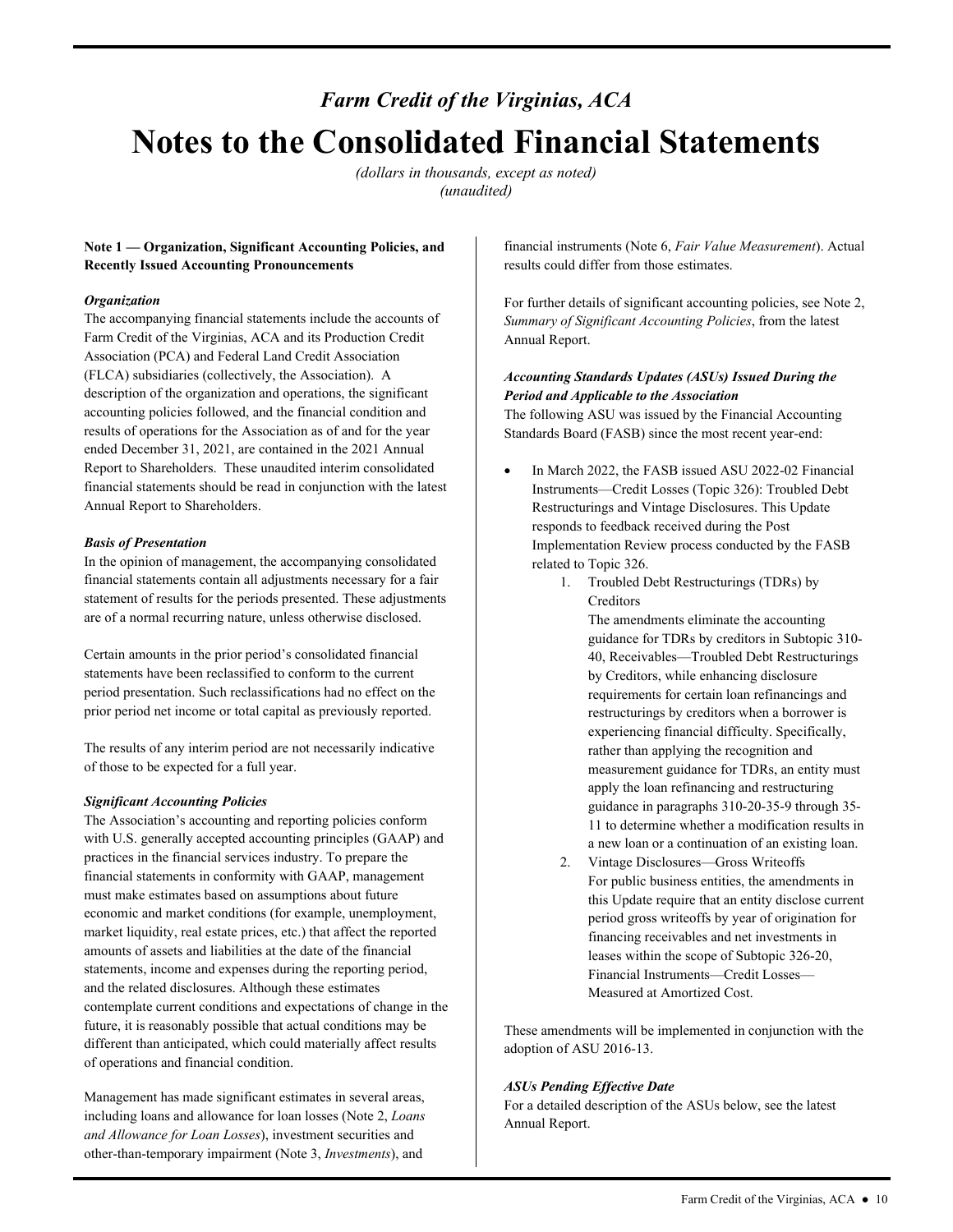Potential effects of ASUs issued in previous periods:

 In June 2016, the FASB issued ASU 2016-13 Financial Instruments—Credit Losses (Topic 326): Measurement of Credit Losses on Financial Instruments. This Update, and subsequent clarifying guidance issued, is intended to improve financial reporting by requiring timelier recording of credit losses on financial instruments. It requires an organization to measure all expected credit losses for financial assets held at the reporting date through the life of the financial instrument. Financial institutions and other organizations will use forward-looking information to estimate their credit losses. Additionally, the ASU amends the accounting for credit losses on available-for-sale debt securities and purchased financial assets with credit deterioration. For public companies that are not SEC filers, it will take effect for fiscal years beginning after December 15, 2022, and interim periods within those fiscal years. Evaluation of any possible effects the guidance may have on the statements of financial condition and results of operations is in progress.

#### *Accounting Standards Effective During the Period*

There were no changes in the accounting principles applied from the latest Annual Report.

#### **Note 2 — Loans and Allowance for Loan Losses**

 identified. See Note 3, *Loans and Allowance for Loan Losses*, The Association maintains an allowance for loan losses at a level considered adequate by management to provide for probable and estimable losses inherent in the loan portfolio as of the report date. The allowance for loan losses is increased through provisions for loan losses and loan recoveries and is decreased through loan charge-offs and allowance reversals. A review of individual loans in each respective portfolio is performed periodically to determine the appropriateness of risk ratings and to ensure loss exposure to the Association has been from the latest Annual Report for further discussion.

Credit risk arises from the potential inability of an obligor to meet its repayment obligation. The Association manages credit risk associated with lending activities through an assessment of the credit risk profile of an individual obligor. The Association sets its own underwriting standards and lending policies that provide direction to loan officers and are approved by the board of directors.

A summary of loans outstanding at period end follows:

|   | March 31, 2022 | <b>December 31, 2021</b> |
|---|----------------|--------------------------|
| S | 1,617,344      | 1,599,565                |
|   | 320,464        | 317,408                  |
|   | 81             | 85                       |
|   | 33,294         | 34,975                   |
|   | 9,602          | 10,805                   |
|   | 3,656          | 2,654                    |
|   | 62,468         | 63,602                   |
|   | 2,046,909      | 2,029,094                |
|   |                |                          |

A substantial portion of the Association's lending activities is collateralized, and exposure to credit loss associated with lending activities is reduced accordingly.

The Association may purchase or sell participation interests with other parties in order to diversify risk, manage loan volume, and comply with Farm Credit Administration (FCA) regulations. The following tables present the principal balance of participation loans at periods ended:

|                                  | March 31, 2022                 |           |                       |                          |                       |                          |                                                                       |                          |  |                          |  |                          |                       |        |                       |       |  |
|----------------------------------|--------------------------------|-----------|-----------------------|--------------------------|-----------------------|--------------------------|-----------------------------------------------------------------------|--------------------------|--|--------------------------|--|--------------------------|-----------------------|--------|-----------------------|-------|--|
|                                  | <b>Within AgFirst District</b> |           |                       |                          |                       |                          | <b>Within Farm Credit System</b><br><b>Outside Farm Credit System</b> |                          |  |                          |  |                          | Total                 |        |                       |       |  |
|                                  | <b>Participations</b>          |           | <b>Participations</b> |                          | <b>Participations</b> |                          |                                                                       | <b>Participations</b>    |  | <b>Participations</b>    |  | <b>Participations</b>    | <b>Participations</b> |        | <b>Participations</b> |       |  |
|                                  |                                | Purchased |                       | Sold                     | Purchased             |                          |                                                                       | Sold                     |  | Purchased                |  | Sold                     | Purchased             |        | Sold                  |       |  |
| Real estate mortgage             |                                | 16.645    |                       | 3.106                    |                       | $\overline{\phantom{m}}$ |                                                                       | $\overline{\phantom{m}}$ |  | $\overline{\phantom{a}}$ |  | $\overline{\phantom{a}}$ |                       | 16.645 |                       | 3,106 |  |
| Production and intermediate-term |                                | 20,109    |                       | 5.706                    |                       | 180                      |                                                                       |                          |  |                          |  |                          |                       | 20.289 |                       | 5,706 |  |
| Processing and marketing         |                                | 10.235    |                       |                          |                       |                          |                                                                       |                          |  |                          |  |                          |                       | 10.235 |                       |       |  |
| Communication                    |                                | 3,666     |                       | $\overline{\phantom{0}}$ |                       | $\overline{\phantom{0}}$ |                                                                       |                          |  |                          |  | $\overline{\phantom{0}}$ |                       | 3,666  |                       |       |  |
| Total                            |                                | 50.655    |                       | 8.812                    |                       | 180                      |                                                                       | $\overline{\phantom{a}}$ |  | $\overline{\phantom{a}}$ |  | $\overline{\phantom{a}}$ |                       | 50.835 |                       | 8.812 |  |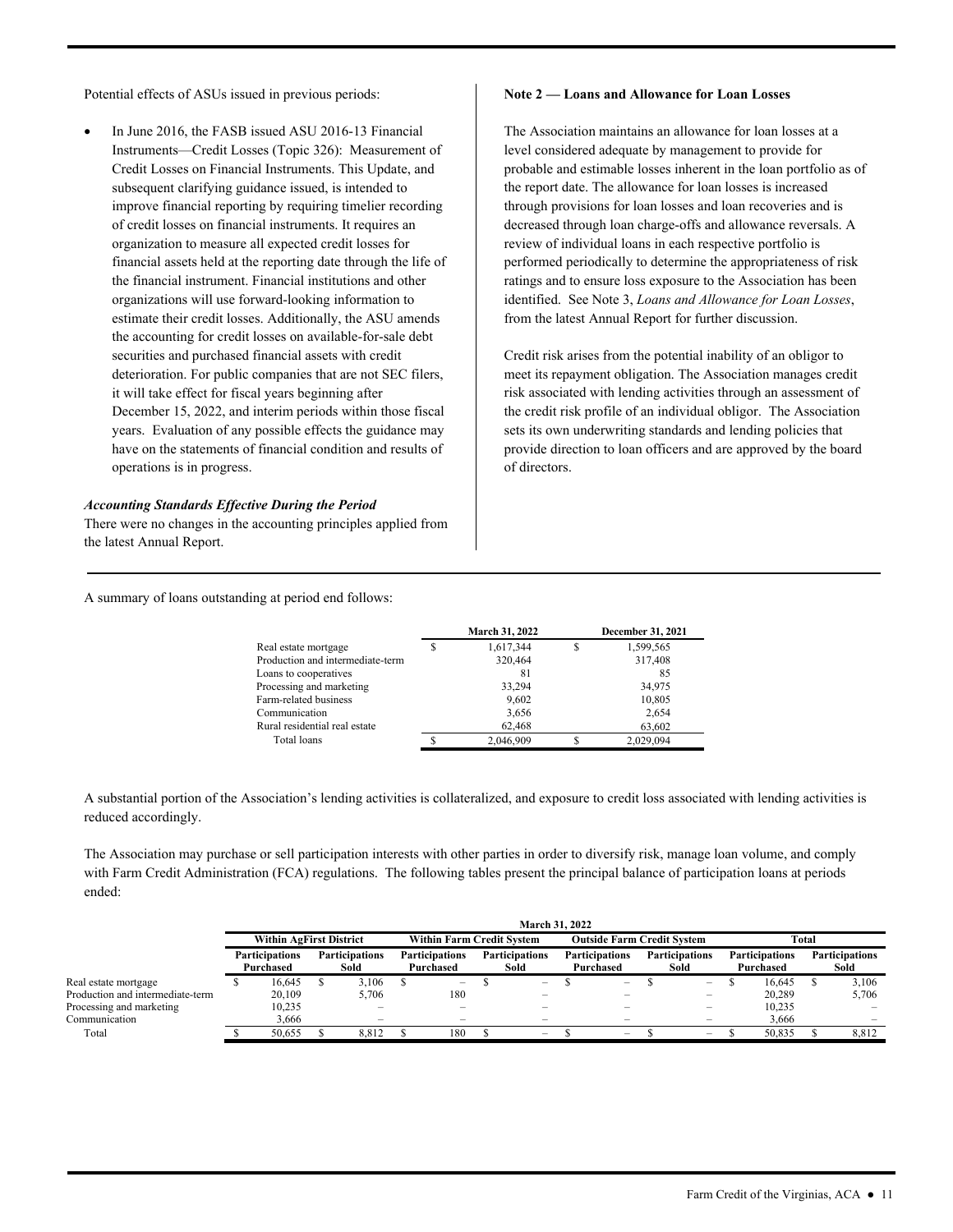|                                                          |                                | <b>December 31, 2021</b>           |                               |                                                      |                                    |                                                      |                               |                               |                                    |                                   |                               |                                                      |                                    |                  |                               |                          |
|----------------------------------------------------------|--------------------------------|------------------------------------|-------------------------------|------------------------------------------------------|------------------------------------|------------------------------------------------------|-------------------------------|-------------------------------|------------------------------------|-----------------------------------|-------------------------------|------------------------------------------------------|------------------------------------|------------------|-------------------------------|--------------------------|
|                                                          | <b>Within AgFirst District</b> |                                    |                               |                                                      |                                    | <b>Within Farm Credit System</b>                     |                               |                               |                                    | <b>Outside Farm Credit System</b> |                               | Total                                                |                                    |                  |                               |                          |
|                                                          |                                | <b>Participations</b><br>Purchased | <b>Participations</b><br>Sold |                                                      | <b>Participations</b><br>Purchased |                                                      | <b>Participations</b><br>Sold |                               | <b>Participations</b><br>Purchased |                                   | <b>Participations</b><br>Sold |                                                      | <b>Participations</b><br>Purchased |                  | <b>Participations</b><br>Sold |                          |
| Real estate mortgage<br>Production and intermediate-term |                                | 19.835<br>21,847                   |                               | 3.146<br>4.991                                       |                                    | $\overline{\phantom{a}}$<br>197                      |                               | $\overline{\phantom{a}}$      |                                    | $\overline{\phantom{a}}$          |                               | $\qquad \qquad$                                      |                                    | 19.835<br>22,044 |                               | 3.146<br>4,991           |
| Processing and marketing<br>Communication                |                                | 10,756<br>2.666                    |                               | $\overline{\phantom{a}}$<br>$\overline{\phantom{a}}$ |                                    | $\overline{\phantom{0}}$<br>$\overline{\phantom{0}}$ |                               | -<br>$\overline{\phantom{0}}$ |                                    | -<br>$\overline{\phantom{m}}$     |                               | $\overline{\phantom{0}}$<br>$\overline{\phantom{0}}$ |                                    | 10.756<br>2.666  |                               | $\overline{\phantom{m}}$ |
| Total                                                    |                                | 55,104                             |                               | 8.137                                                |                                    | 197                                                  |                               |                               |                                    | $\overline{\phantom{a}}$          |                               | $\overline{\phantom{a}}$                             |                                    | 55,301           |                               | 8.137                    |

The recorded investment in a receivable is the face amount increased or decreased by applicable accrued interest, unamortized premium, discount, finance charges, or acquisition costs and may also reflect a previous direct write-down of the investment.

 of the recorded investment of total loans by loan type as of: The following table shows the recorded investment of loans, classified under the FCA Uniform Loan Classification System, as a percentage

|                                   | <b>March 31, 2022</b> | December 31, 2021 |                                | March 31, 2022 | December 31, 2021 |
|-----------------------------------|-----------------------|-------------------|--------------------------------|----------------|-------------------|
| Real estate mortgage:             |                       |                   | <b>Farm-related business:</b>  |                |                   |
| Acceptable                        | 95.73%                | 95.59%            | Acceptable                     | 96.82%         | 97.14%            |
| <b>OAEM</b>                       | 2.05                  | 2.12              | <b>OAEM</b>                    | 0.09           | 0.09              |
| Substandard/doubtful/loss         | 2.22                  | 2.29              | Substandard/doubtful/loss      | 3.09           | 2.77              |
|                                   | 100.00%               | 100.00%           |                                | 100.00%        | 100.00%           |
| Production and intermediate-term: |                       |                   | <b>Communication:</b>          |                |                   |
| Acceptable                        | 93.18%                | 92.50%            | Acceptable                     | 100.00%        | 100.00%           |
| <b>OAEM</b>                       | 3.35                  | 3.73              | <b>OAEM</b>                    |                |                   |
| Substandard/doubtful/loss         | 3.47                  | 3.77              | Substandard/doubtful/loss      |                |                   |
|                                   | 100.00%               | 100.00%           |                                | 100.00%        | 100.00%           |
| <b>Loans to cooperatives:</b>     |                       |                   | Rural residential real estate: |                |                   |
| Acceptable                        | 100.00%               | 100.00%           | Acceptable                     | 97.80%         | 96.97%            |
| <b>OAEM</b>                       |                       |                   | <b>OAEM</b>                    | 1.30           | 1.52              |
| Substandard/doubtful/loss         |                       |                   | Substandard/doubtful/loss      | 0.90           | 1.51              |
|                                   | 100.00%               | 100.00%           |                                | 100.00%        | 100.00%           |
| Processing and marketing:         |                       |                   | <b>Total loans:</b>            |                |                   |
| Acceptable                        | 59.87%                | 59.52%            | Acceptable                     | 94.83%         | 94.54%            |
| <b>OAEM</b>                       | 39.22                 | 13.72             | <b>OAEM</b>                    | 2.82           | 2.54              |
| Substandard/doubtful/loss         | 0.91                  | 26.76             | Substandard/doubtful/loss      | 2.35           | 2.92              |
|                                   | 100.00%               | 100.00%           |                                | 100.00%        | 100.00%           |

The following tables provide an aging analysis of the recorded investment of past due loans as of:

|                                  |   |                                       |   |                                    | March 31, 2022        |   |                                                                |                    |           |  |
|----------------------------------|---|---------------------------------------|---|------------------------------------|-----------------------|---|----------------------------------------------------------------|--------------------|-----------|--|
|                                  |   | 30 Through 89<br><b>Days Past Due</b> |   | 90 Days or More<br><b>Past Due</b> | <b>Total Past Due</b> |   | <b>Not Past Due or</b><br>Less Than 30<br><b>Days Past Due</b> | <b>Total Loans</b> |           |  |
| Real estate mortgage             | S | 4.676                                 | S | 3.748                              | \$<br>8.424           | S | 1,617,578                                                      | \$.                | 1,626,002 |  |
| Production and intermediate-term |   | 742                                   |   | 3.441                              | 4.183                 |   | 318.655                                                        |                    | 322.838   |  |
| Loans to cooperatives            |   |                                       |   |                                    |                       |   | 81                                                             |                    | 81        |  |
| Processing and marketing         |   |                                       |   |                                    |                       |   | 33.369                                                         |                    | 33,369    |  |
| Farm-related business            |   | 48                                    |   | 221                                | 269                   |   | 9.372                                                          |                    | 9.641     |  |
| Communication                    |   |                                       |   |                                    |                       |   | 3.661                                                          |                    | 3.661     |  |
| Rural residential real estate    |   | 346                                   |   | 47                                 | 393                   |   | 62,329                                                         |                    | 62,722    |  |
| Total                            |   | 5.812                                 |   | 7.457                              | 13.269                | S | 2.045.045                                                      |                    | 2,058,314 |  |

|                                  |   |                                   |                                    |       |   | <b>December 31, 2021</b>                                                                          |   |           |                    |           |  |
|----------------------------------|---|-----------------------------------|------------------------------------|-------|---|---------------------------------------------------------------------------------------------------|---|-----------|--------------------|-----------|--|
|                                  |   | 30 Through<br>89 Days Past<br>Due | 90 Days or More<br><b>Past Due</b> |       |   | <b>Not Past Due or</b><br><b>Total Past</b><br><b>Less Than 30</b><br><b>Days Past Due</b><br>Due |   |           | <b>Total Loans</b> |           |  |
| Real estate mortgage             | S | 4.518                             | S                                  | 3.820 | S | 8,338                                                                                             | S | 1,597,356 | S                  | 1,605,694 |  |
| Production and intermediate-term |   | 1.241                             |                                    | 3.744 |   | 4,985                                                                                             |   | 314.287   |                    | 319,272   |  |
| Loans to cooperatives            |   |                                   |                                    |       |   |                                                                                                   |   | 85        |                    | 85        |  |
| Processing and marketing         |   |                                   |                                    |       |   |                                                                                                   |   | 35,041    |                    | 35,041    |  |
| Farm-related business            |   | 220                               |                                    |       |   | 220                                                                                               |   | 10.615    |                    | 10.835    |  |
| Communication                    |   |                                   |                                    |       |   |                                                                                                   |   | 2.654     |                    | 2.654     |  |
| Rural residential real estate    |   | 116                               |                                    | 415   |   | 531                                                                                               |   | 63.225    |                    | 63,756    |  |
| Total                            |   | 6.095                             |                                    | 7.979 |   | 14.074                                                                                            |   | 2.023.263 |                    | 2.037.337 |  |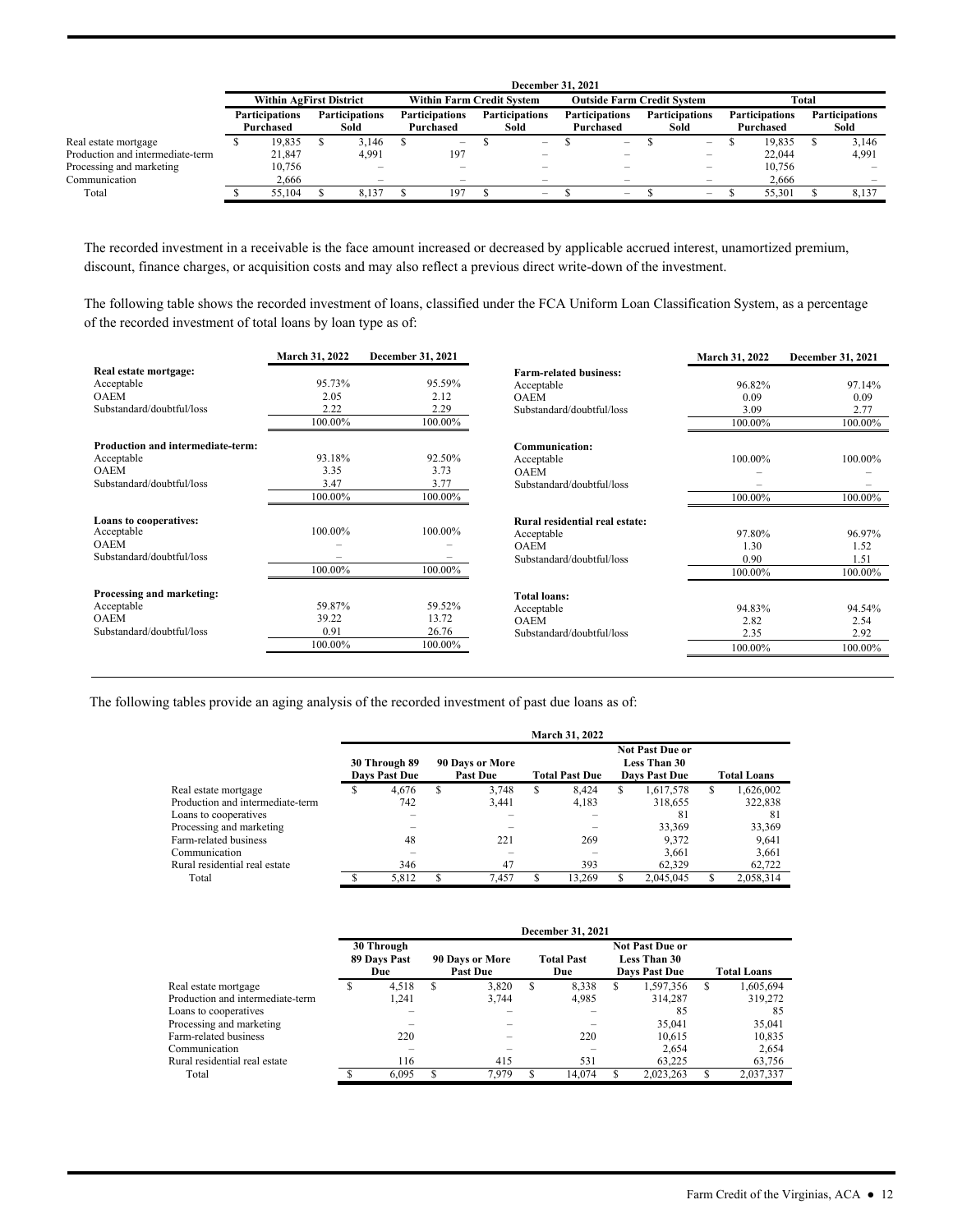Nonperforming assets (including related accrued interest as applicable) and related credit quality statistics at period end were as follows:

|                                                                                                        |              | March 31, 2022 | December 31, 2021 |
|--------------------------------------------------------------------------------------------------------|--------------|----------------|-------------------|
| Nonaccrual loans:                                                                                      |              |                |                   |
| Real estate mortgage                                                                                   | S            | 15,998         | \$<br>15,168      |
| Production and intermediate-term                                                                       |              | 9.006          | 9,854             |
| Farm-related business                                                                                  |              | 266            | (3)               |
| Rural residential real estate                                                                          |              | 262            | 686               |
| Total                                                                                                  | $\mathbb{S}$ | 25,532         | \$<br>25,705      |
| <b>Accruing restructured loans:</b>                                                                    |              |                |                   |
| Real estate mortgage                                                                                   | S            | 4,681          | \$<br>5,069       |
| Production and intermediate-term                                                                       |              | 1,659          | 836               |
| Processing and marketing                                                                               |              | 9,641          | 8,969             |
| Farm-related business                                                                                  |              | 32             | 36                |
| Total                                                                                                  | -S           | 16,013         | \$<br>14.910      |
| Accruing loans 90 days or more past due:<br>Total                                                      |              |                |                   |
|                                                                                                        | \$.          |                | \$                |
| <b>Performing impaired loans:</b>                                                                      |              |                |                   |
| Real estate mortgage                                                                                   | S            | 438            | \$<br>444         |
| Production and intermediate-term                                                                       |              | 12             | 29                |
| Total                                                                                                  | \$           | 450            | \$<br>473         |
| Total nonperforming loans                                                                              | $\mathbf S$  | 41,995         | \$<br>41,088      |
| Other property owned                                                                                   |              | 654            | 704               |
| Total nonperforming assets                                                                             | S            | 42,649         | \$<br>41,792      |
| Nonaccrual loans as a percentage of total loans<br>Nonperforming assets as a percentage of total loans |              | 1.25%          | 1.27%             |
| and other property owned                                                                               |              | 2.08%          | 2.06%             |
| Nonperforming assets as a percentage of capital                                                        |              | 9.22%          | 8.73%             |

The following table presents information related to the recorded investment of impaired loans at period end. Impaired loans are loans for which it is probable that all principal and interest will not be collected according to the contractual terms of the loan.

|                                      |   | March 31, 2022 | December 31, 2021 |
|--------------------------------------|---|----------------|-------------------|
| Impaired nonaccrual loans:           |   |                |                   |
| Current as to principal and interest | S | 16,396         | 15,761            |
| Past due                             |   | 9,136          | 9,944             |
| Total                                |   | 25,532         | 25,705            |
| <b>Impaired accrual loans:</b>       |   |                |                   |
| Performing                           | S | 450            | 473               |
| Restructured                         |   | 16,013         | 14.910            |
| 90 days or more past due             |   |                |                   |
| Total                                |   | 16,463         | 15,383            |
| Total impaired loans                 |   | 41,995         | 41,088            |
| Additional commitments to lend       |   | 1.291          | 2.036             |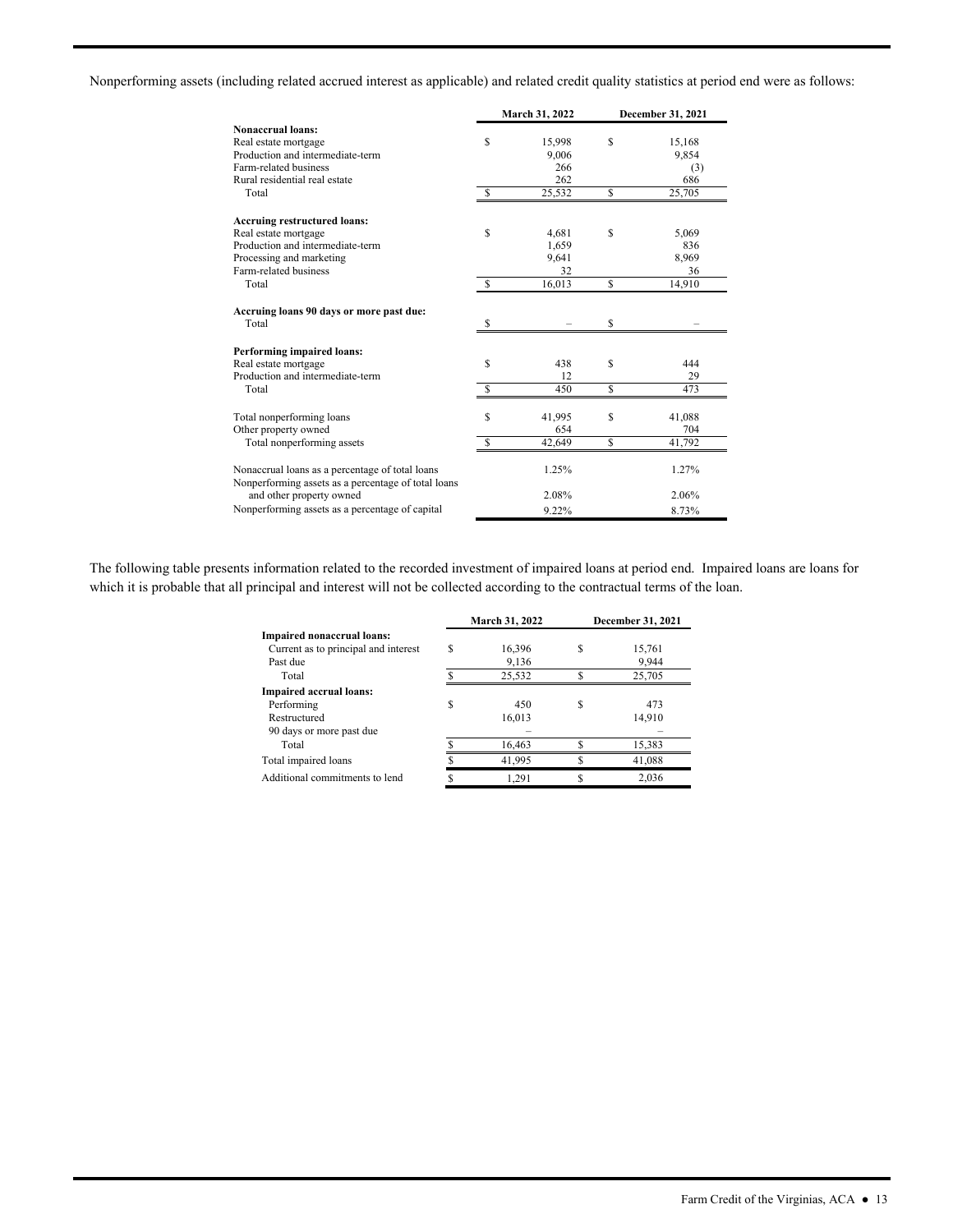The following tables present additional impaired loan information at period end. Unpaid principal balance represents the contractual principal balance of the loan.

|                                              |     |                               |     | March 31, 2022                        |     |                                    | Three Months Ended March 31, 2022 |                                  |    |                                                                         |  |  |
|----------------------------------------------|-----|-------------------------------|-----|---------------------------------------|-----|------------------------------------|-----------------------------------|----------------------------------|----|-------------------------------------------------------------------------|--|--|
| <b>Impaired loans:</b>                       |     | <b>Recorded</b><br>Investment |     | Unpaid<br>Principal<br><b>Balance</b> |     | <b>Related</b><br><b>Allowance</b> |                                   | Average<br><b>Impaired Loans</b> |    | <b>Interest Income</b><br><b>Recognized on</b><br><b>Impaired Loans</b> |  |  |
| With a related allowance for credit losses:  |     |                               |     |                                       |     |                                    |                                   |                                  |    |                                                                         |  |  |
| Real estate mortgage                         | S   | 3.294                         | \$. | 3,632                                 | \$. | 204                                | \$                                | 3,268                            | S  | 27                                                                      |  |  |
| Production and intermediate-term             |     | 4,104                         |     | 5,307                                 |     | 2.046                              |                                   | 4.071                            |    | 34                                                                      |  |  |
| Processing and marketing                     |     |                               |     |                                       |     |                                    |                                   |                                  |    |                                                                         |  |  |
| Farm-related business                        |     | 300                           |     | 288                                   |     | 65                                 |                                   | 298                              |    | $\overline{c}$                                                          |  |  |
| Rural residential real estate                |     |                               |     |                                       |     |                                    |                                   |                                  |    |                                                                         |  |  |
| Total                                        |     | 7.699                         | S   | 9,228                                 | S   | 2.316                              | \$                                | 7,638                            | \$ | 63                                                                      |  |  |
| With no related allowance for credit losses: |     |                               |     |                                       |     |                                    |                                   |                                  |    |                                                                         |  |  |
| Real estate mortgage                         | S.  | 17.823                        | S   | 21.160                                | S   |                                    | S                                 | 17.680                           | S  | 147                                                                     |  |  |
| Production and intermediate-term             |     | 6.573                         |     | 10,813                                |     |                                    |                                   | 6,521                            |    | 54                                                                      |  |  |
| Processing and marketing                     |     | 9.641                         |     | 9.635                                 |     |                                    |                                   | 9,564                            |    | 80                                                                      |  |  |
| Farm-related business                        |     | (2)                           |     | 83                                    |     |                                    |                                   | (2)                              |    |                                                                         |  |  |
| Rural residential real estate                |     | 261                           |     | 382                                   |     |                                    |                                   | 259                              |    | 2                                                                       |  |  |
| Total                                        | S.  | 34,296                        | S   | 42,073                                | S   | $=$                                | \$                                | 34,022                           | \$ | 283                                                                     |  |  |
| <b>Total impaired loans:</b>                 |     |                               |     |                                       |     |                                    |                                   |                                  |    |                                                                         |  |  |
| Real estate mortgage                         | \$. | 21.117                        | \$. | 24,792                                | \$. | 204                                | \$                                | 20,948                           | S  | 174                                                                     |  |  |
| Production and intermediate-term             |     | 10,677                        |     | 16,120                                |     | 2,046                              |                                   | 10,592                           |    | 88                                                                      |  |  |
| Processing and marketing                     |     | 9.641                         |     | 9.635                                 |     |                                    |                                   | 9,564                            |    | 80                                                                      |  |  |
| Farm-related business                        |     | 298                           |     | 371                                   |     | 65                                 |                                   | 296                              |    | $\overline{2}$                                                          |  |  |
| Rural residential real estate                |     | 262                           |     | 383                                   |     |                                    |                                   | 260                              |    | $\overline{c}$                                                          |  |  |
| Total                                        | £.  | 41,995                        | S   | 51,301                                | S.  | 2.316                              | \$                                | 41.660                           | S  | 346                                                                     |  |  |

|                                              | December 31, 2021 |                                      |     |                                       |     |                                    |                              | Year Ended December 31, 2021 |                                                                         |                |  |  |
|----------------------------------------------|-------------------|--------------------------------------|-----|---------------------------------------|-----|------------------------------------|------------------------------|------------------------------|-------------------------------------------------------------------------|----------------|--|--|
| <b>Impaired loans:</b>                       |                   | <b>Recorded</b><br><b>Investment</b> |     | Unpaid<br>Principal<br><b>Balance</b> |     | <b>Related</b><br><b>Allowance</b> | Average<br>Impaired<br>Loans |                              | <b>Interest Income</b><br><b>Recognized on</b><br><b>Impaired Loans</b> |                |  |  |
| With a related allowance for credit losses:  |                   |                                      |     |                                       |     |                                    |                              |                              |                                                                         |                |  |  |
| Real estate mortgage                         | \$                | 3,275                                | \$. | 3,486                                 | S   | 231                                | S                            | 3,263                        | \$.                                                                     | 173            |  |  |
| Production and intermediate-term             |                   | 5,000                                |     | 6,253                                 |     | 2,464                              |                              | 4,981                        |                                                                         | 264            |  |  |
| Processing and marketing                     |                   |                                      |     |                                       |     |                                    |                              |                              |                                                                         |                |  |  |
| Farm-related business                        |                   | 35                                   |     | 32                                    |     |                                    |                              | 35                           |                                                                         | $\overline{c}$ |  |  |
| Rural residential real estate                |                   |                                      |     | 13                                    |     | 13                                 |                              |                              |                                                                         |                |  |  |
| Total                                        | -S                | 8,311                                | S   | 9,784                                 | \$  | 2,708                              | S                            | 8,280                        | \$                                                                      | 439            |  |  |
| With no related allowance for credit losses: |                   |                                      |     |                                       |     |                                    |                              |                              |                                                                         |                |  |  |
| Real estate mortgage                         | \$                | 17,406                               | \$  | 20,630                                | S   |                                    | S                            | 17,340                       | S                                                                       | 918            |  |  |
| Production and intermediate-term             |                   | 5,719                                |     | 10,019                                |     |                                    |                              | 5,698                        |                                                                         | 302            |  |  |
| Processing and marketing                     |                   | 8,969                                |     | 8.962                                 |     |                                    |                              | 8,935                        |                                                                         | 474            |  |  |
| Farm-related business                        |                   | (2)                                  |     | 86                                    |     |                                    |                              | (2)                          |                                                                         |                |  |  |
| Rural residential real estate                |                   | 685                                  |     | 817                                   |     |                                    |                              | 682                          |                                                                         | 36             |  |  |
| Total                                        |                   | 32,777                               | S.  | 40,514                                | \$. | $\equiv$                           | \$                           | 32,653                       | \$                                                                      | 1,730          |  |  |
| <b>Total impaired loans:</b>                 |                   |                                      |     |                                       |     |                                    |                              |                              |                                                                         |                |  |  |
| Real estate mortgage                         | \$                | 20,681                               | \$. | 24.116                                | S   | 231                                | \$                           | 20,603                       | \$                                                                      | 1,091          |  |  |
| Production and intermediate-term             |                   | 10,719                               |     | 16,272                                |     | 2,464                              |                              | 10,679                       |                                                                         | 566            |  |  |
| Processing and marketing                     |                   | 8,969                                |     | 8,962                                 |     |                                    |                              | 8,935                        |                                                                         | 474            |  |  |
| Farm-related business                        |                   | 33                                   |     | 118                                   |     |                                    |                              | 33                           |                                                                         | 2              |  |  |
| Rural residential real estate                |                   | 686                                  |     | 830                                   |     | 13                                 |                              | 683                          |                                                                         | 36             |  |  |
| Total                                        | £.                | 41,088                               | S   | 50,298                                | \$  | 2,708                              | S                            | 40,933                       | \$                                                                      | 2,169          |  |  |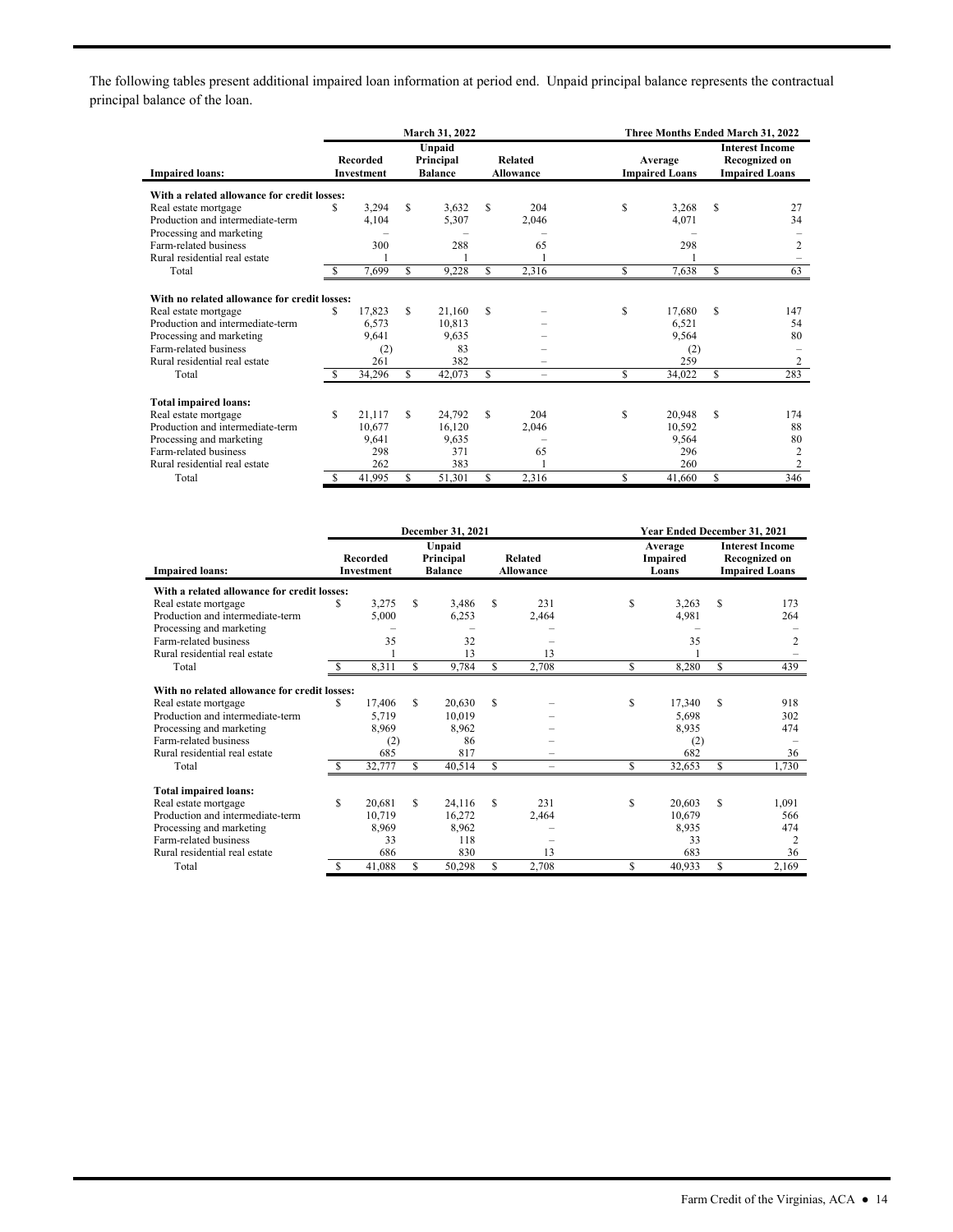A summary of changes in the allowance for loan losses and recorded investment in loans for each reporting period follows:

|                                                        |     | <b>Real Estate</b><br>Mortgage | <b>Production and</b><br>Intermediate-<br>term |         | Agribusiness* |        | Communication |                          |    | Rural<br><b>Residential</b><br><b>Real Estate</b> |   | Total     |
|--------------------------------------------------------|-----|--------------------------------|------------------------------------------------|---------|---------------|--------|---------------|--------------------------|----|---------------------------------------------------|---|-----------|
| Activity related to the allowance for credit losses:   |     |                                |                                                |         |               |        |               |                          |    |                                                   |   |           |
| Balance at December 31, 2021                           | S   | 7,301                          | S                                              | 9.551   | S             | 545    | S             | 16                       | S  | 277                                               | S | 17.690    |
| Charge-offs                                            |     |                                |                                                | (120)   |               |        |               |                          |    |                                                   |   | (120)     |
| Recoveries                                             |     | 48                             |                                                | 67      |               | 3      |               |                          |    |                                                   |   | 118       |
| Provision for loan losses                              |     | 223                            |                                                | (151)   |               | (64)   |               | 5                        |    | (13)                                              |   |           |
| Balance at March 31, 2022                              | S   | 7.572                          | S                                              | 9.347   | S             | 484    | S             | 21                       | S  | 264                                               | S | 17.688    |
| Balance at December 31, 2020                           | \$. | 6.664                          | S                                              | 8.869   | \$            | 444    | S             | 60                       | S  | 349                                               | S | 16,386    |
| Charge-offs                                            |     |                                |                                                | (95)    |               |        |               |                          |    |                                                   |   | (95)      |
| Recoveries                                             |     | 12                             |                                                | 46      |               | 3      |               |                          |    | $\mathbf{1}$                                      |   | 62        |
| Provision for loan losses                              |     | (260)                          |                                                | 271     |               | 25     |               | (3)                      |    | (33)                                              |   |           |
| Balance at March 31, 2021                              | \$  | 6.416                          | S                                              | 9.091   | \$            | 472    | S             | 57                       | S  | 317                                               | S | 16.353    |
| Allowance on loans evaluated for impairment:           |     |                                |                                                |         |               |        |               |                          |    |                                                   |   |           |
| Individually                                           | S   | 204                            | S                                              | 2.046   | S             | 65     | S             | -                        | S  |                                                   | S | 2,316     |
| Collectively                                           |     | 7.368                          |                                                | 7.301   |               | 419    |               | 21                       |    | 263                                               |   | 15.372    |
| Balance at March 31, 2022                              | S   | 7,572                          | S                                              | 9,347   | \$            | 484    | \$            | 21                       | \$ | 264                                               | S | 17,688    |
| Individually                                           | S   | 231                            | S                                              | 2,464   | \$            |        | \$.           | $\overline{\phantom{0}}$ | S  | 13                                                | S | 2,708     |
| Collectively                                           |     | 7,070                          |                                                | 7,087   |               | 545    |               | 16                       |    | 264                                               |   | 14.982    |
| Balance at December 31, 2021                           | \$  | 7,301                          | S                                              | 9,551   | \$            | 545    | S             | 16                       | S  | 277                                               | S | 17,690    |
| Recorded investment in loans evaluated for impairment: |     |                                |                                                |         |               |        |               |                          |    |                                                   |   |           |
| Individually                                           | S   | 21.117                         | S                                              | 10,677  | \$            | 9,939  | S             |                          | S  | 262                                               | S | 41,995    |
| Collectively                                           |     | 1,604,885                      |                                                | 312.161 |               | 33.152 |               | 3,661                    |    | 62,460                                            |   | 2,016,319 |
| Balance at March 31, 2022                              | \$. | 1,626,002                      | S                                              | 322.838 | \$            | 43.091 | $\mathbb{S}$  | 3.661                    | S  | 62.722                                            | S | 2,058,314 |
| Individually                                           | S   | 20,681                         | S                                              | 10,719  | \$            | 9,002  | S             |                          | S  | 686                                               | S | 41,088    |
| Collectively                                           |     | 1,585,013                      |                                                | 308,553 |               | 36,959 |               | 2.654                    |    | 63.070                                            |   | 1.996.249 |
| Balance at December 31, 2021                           | S   | 1,605,694                      | S                                              | 319,272 | \$            | 45,961 | \$            | 2.654                    | S  | 63,756                                            | S | 2,037,337 |

*\*Includes the loan types: Loans to cooperatives, Processing and marketing, and Farm-related business.* 

A restructuring of a debt constitutes a troubled debt restructuring (TDR) if the creditor for economic or legal reasons related to the debtor's financial difficulties grants a concession to the debtor that it would not otherwise consider. The following tables present additional information about pre-modification and post-modification outstanding recorded investment and the effects of the modifications that occurred during the periods presented.

|                                                                | Three Months Ended March 31, 2022 |                                                      |  |                          |  |                                             |  |               |                    |  |  |  |
|----------------------------------------------------------------|-----------------------------------|------------------------------------------------------|--|--------------------------|--|---------------------------------------------|--|---------------|--------------------|--|--|--|
| <b>Outstanding Recorded Investment</b>                         |                                   | Interest<br>Concessions                              |  | Principal<br>Concessions |  | Other<br>Concessions                        |  | Total         | <b>Charge-offs</b> |  |  |  |
| Pre-modification:<br>Production and intermediate-term<br>Total |                                   | $\overline{\phantom{m}}$<br>$\overline{\phantom{0}}$ |  | 1.286<br>1.286           |  | $\overline{\phantom{m}}$<br>$\qquad \qquad$ |  | .286<br>1.286 |                    |  |  |  |
| Post-modification:<br>Production and intermediate-term         |                                   | $\overline{\phantom{a}}$                             |  | 1.286                    |  | $\equiv$                                    |  | 1.286         |                    |  |  |  |
| Total                                                          |                                   | -                                                    |  | .286                     |  | -                                           |  | 1.286         |                    |  |  |  |

|                                        | Three Months Ended March 31, 2021     |                          |                                 |        |                             |                          |       |        |                    |  |  |
|----------------------------------------|---------------------------------------|--------------------------|---------------------------------|--------|-----------------------------|--------------------------|-------|--------|--------------------|--|--|
| <b>Outstanding Recorded Investment</b> | <b>Interest</b><br><b>Concessions</b> |                          | Principal<br><b>Concessions</b> |        | Other<br><b>Concessions</b> |                          | Total |        | <b>Charge-offs</b> |  |  |
| Pre-modification:                      |                                       |                          |                                 |        |                             |                          |       |        |                    |  |  |
| Real estate mortgage                   | \$                                    | $\overline{\phantom{a}}$ | S                               | 1.113  | £.                          | $\overline{\phantom{0}}$ | S     | 1,113  |                    |  |  |
| Production and intermediate-term       |                                       |                          |                                 | 127    |                             |                          |       | 127    |                    |  |  |
| Processing and marketing               |                                       |                          |                                 | 11.200 |                             |                          |       | 11,200 |                    |  |  |
| Total                                  |                                       |                          |                                 | 12,440 |                             |                          |       | 12,440 |                    |  |  |
| Post-modification:                     |                                       |                          |                                 |        |                             |                          |       |        |                    |  |  |
| Real estate mortgage                   | S                                     |                          | \$.                             | 1.124  | <b>S</b>                    | $\overline{\phantom{0}}$ |       | 1.124  | S                  |  |  |
| Production and intermediate-term       |                                       |                          |                                 | 127    |                             |                          |       | 127    |                    |  |  |
| Processing and marketing               |                                       |                          |                                 | 11,200 |                             |                          |       | 11,200 |                    |  |  |
| Total                                  |                                       |                          |                                 | 12.451 |                             |                          |       | 12.451 |                    |  |  |

 Interest concessions may include interest forgiveness and interest deferment. Principal concessions may include principal forgiveness, principal deferment, and maturity extension. Other concessions may include additional compensation received which might be in the form of cash or other assets.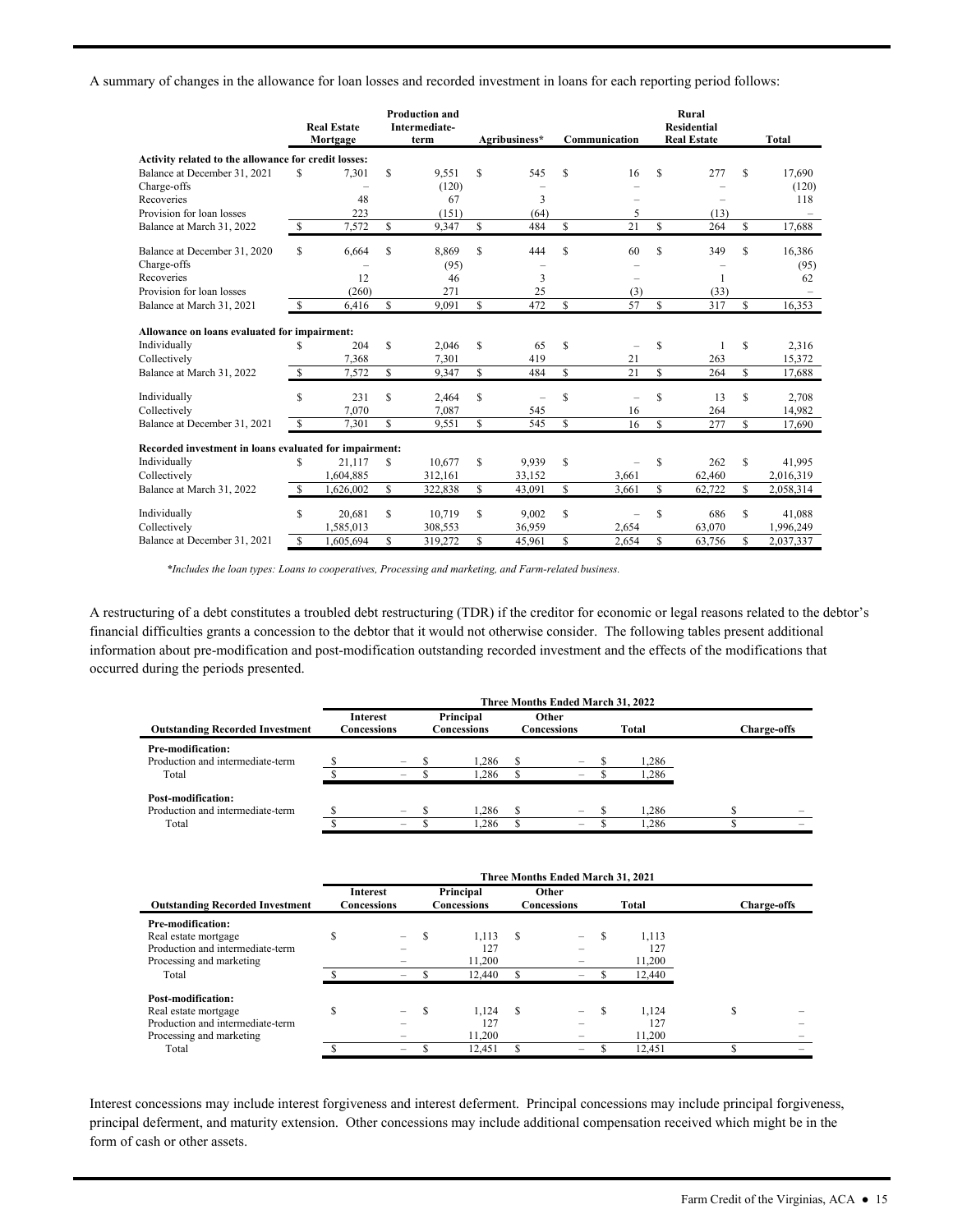The following table presents the outstanding recorded investment for TDRs that occurred during the previous twelve months and for which there was a subsequent payment default during the period. Payment default is defined as a payment that was thirty days or more past due.

|                                         | Three Months Ended March 31, |      |
|-----------------------------------------|------------------------------|------|
|                                         | 2022                         | 2021 |
| Defaulted troubled debt restructurings: |                              |      |
| Production and intermediate-term        |                              |      |
| Total                                   |                              |      |

 included as impaired loans in the impaired loan table: The following table provides information at period end on outstanding loans restructured in troubled debt restructurings. These loans are

|                                  |                       | <b>Total TDRs</b> |                          | <b>Nonaccrual TDRs</b> |                       |  |                          |  |  |  |
|----------------------------------|-----------------------|-------------------|--------------------------|------------------------|-----------------------|--|--------------------------|--|--|--|
|                                  | <b>March 31, 2022</b> |                   | <b>December 31, 2021</b> |                        | <b>March 31, 2022</b> |  | <b>December 31, 2021</b> |  |  |  |
| Real estate mortgage             | 8.653                 | ъ                 | 9.156                    |                        | 3,972                 |  | 4,087                    |  |  |  |
| Production and intermediate-term | 4.917                 |                   | 4,584                    |                        | 3.258                 |  | 3,748                    |  |  |  |
| Processing and marketing         | 9.641                 |                   | 8.969                    |                        |                       |  |                          |  |  |  |
| Farm-related business            | 32                    |                   | 36                       |                        |                       |  |                          |  |  |  |
| Total loans                      | 23.243                |                   | 22,745                   |                        | 7.230                 |  | 7.835                    |  |  |  |
| Additional commitments to lend   | 1.288                 |                   | 2,034                    |                        |                       |  |                          |  |  |  |

#### **Note 3 — Investments**

# *Equity Investments in Other Farm Credit System Institutions*

Equity investments in other Farm Credit System institutions are generally nonmarketable investments consisting of stock and participation certificates, allocated surplus, and reciprocal investments in other institutions regulated by the FCA. These investments are carried at cost and evaluated for impairment based on the ultimate recoverability of the par value rather than by recognizing temporary declines in value.

 capital contributions to maintain its capital requirements. The shareholders' equity totaled \$2.0 billion. The Bank's earnings Associations are required to maintain ownership in AgFirst (AgFirst or the Bank) in the form of Class B or Class C stock as determined by the Bank. The Bank may require additional Association owned 6.16 percent of the issued stock of the Bank as of March 31, 2022 net of any reciprocal investment. As of that date, the Bank's assets totaled \$39.1 billion and

were \$113 million for the first three months of 2022. In addition, the Association held \$958 in investments related to other Farm Credit institutions.

#### **Note 4 — Debt**

# *Notes Payable to AgFirst Farm Credit Bank*

The Association's indebtedness to the Bank represents borrowings by the Association to fund its earning assets. This indebtedness is collateralized by a pledge of substantially all of the Association's assets. The contractual terms of the revolving line of credit are contained in the General Financing Agreement (GFA). The GFA also defines Association performance criteria for borrowing from the Bank, which includes borrowing base margin, earnings and capital covenants, among others. On December 17, 2021, the Bank approved a waiver of the Association's events of default under the GFA.

#### **Note 5 — Members' Equity**

*Accumulated Other Comprehensive Income (AOCI)* 

|                                                     |                              | <b>Changes in Accumulated Other</b><br>Comprehensive Income by Component (a) |   |      |  |  |
|-----------------------------------------------------|------------------------------|------------------------------------------------------------------------------|---|------|--|--|
|                                                     | Three Months Ended March 31, |                                                                              |   |      |  |  |
|                                                     |                              | 2022                                                                         |   | 2021 |  |  |
| <b>Employee Benefit Plans:</b>                      |                              |                                                                              |   |      |  |  |
| Balance at beginning of period                      | S                            | (37)                                                                         | S | (40) |  |  |
| Other comprehensive income before reclassifications |                              |                                                                              |   |      |  |  |
| Amounts reclassified from AOCI                      |                              |                                                                              |   |      |  |  |
| Net current period other comprehensive income       |                              |                                                                              |   |      |  |  |
| Balance at end of period                            |                              | 37                                                                           |   | 40   |  |  |

|                                       | Three Months Ended March 31. |                   |                                   |
|---------------------------------------|------------------------------|-------------------|-----------------------------------|
|                                       | 2022                         | 2021              | <b>Income Statement Line Item</b> |
| <b>Defined Benefit Pension Plans:</b> |                              |                   |                                   |
| Periodic pension costs                | -                            | $\qquad \qquad -$ | See Note 7.                       |
| Net amounts reclassified              | -                            |                   |                                   |

 *(a) Amounts in parentheses indicate debits to AOCI.* 

*(b) Amounts in parentheses indicate debits to profit/loss*.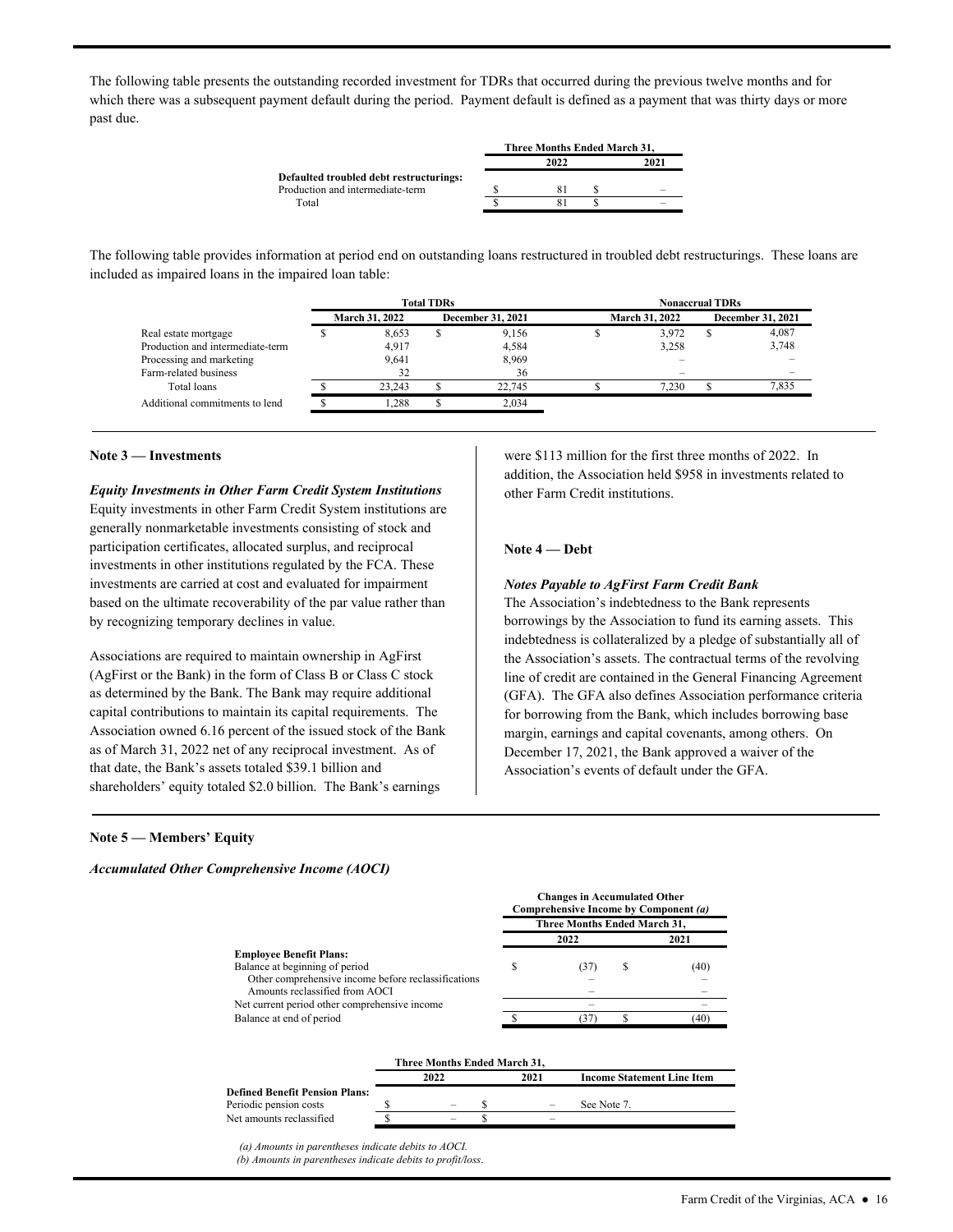#### **Note 6 — Fair Value Measurement**

Fair value is defined as the exchange price that would be received for an asset or paid to transfer a liability in an orderly transaction between market participants in the principal or most advantageous market for the asset or liability.

Accounting guidance establishes a hierarchy for disclosure of fair value measurements to maximize the use of observable inputs, that is, inputs that reflect the assumptions market participants would use in pricing an asset or liability based on market data obtained from sources independent of the reporting entity. The hierarchy is based upon the transparency of inputs to the valuation of an asset or liability as of the measurement date. A financial instrument's categorization within the hierarchy tiers is based upon the lowest level of input that is significant to the fair value measurement.

The classifications within the fair value hierarchy are as follows:

Level 1 inputs to the valuation methodology are unadjusted quoted prices for identical assets or liabilities in active markets.

liability. Level 2 inputs include quoted prices for similar assets and liabilities in active markets; quoted prices in markets that are not active; and inputs that are observable, or can be corroborated, for substantially the full term of the asset or

liability.<br>Level 3 inputs are unobservable and supported by little or no market activity. Valuation is determined using pricing models, discounted cash flow methodologies, or similar techniques, and could include significant management judgment or estimation. Level 3 assets and liabilities also could include instruments whose price has been adjusted based on dealer quoted pricing that is different than the third-party valuation or internal model pricing.<br>For a complete discussion of the inputs and other assumptions

considered in assigning various assets and liabilities to the fair value hierarchy levels, see the latest Annual Report to Shareholders.

There were no Level 3 assets or liabilities measured at fair value on a recurring basis for the periods presented. The Association had no transfers of assets or liabilities into or out of Level 1 or Level 2 during the periods presented.

 date. The following tables summarize the carrying amounts of these assets and liabilities at period end, and their related fair values. Fair values are estimated at each period end date for assets and liabilities measured at fair value on a recurring basis. Other Financial Instruments are not measured at fair value in the statement of financial position, but their fair values are estimated as of each period end

|                                           |               |                                    |    |         |    | March 31, 2022           |               |                          |    |                            |
|-------------------------------------------|---------------|------------------------------------|----|---------|----|--------------------------|---------------|--------------------------|----|----------------------------|
|                                           |               | <b>Total</b><br>Carrying<br>Amount |    | Level 1 |    | Level 2                  |               | Level 3                  |    | <b>Total Fair</b><br>Value |
| <b>Recurring Measurements</b>             |               |                                    |    |         |    |                          |               |                          |    |                            |
| Assets:                                   |               |                                    |    |         |    |                          |               |                          |    |                            |
| Assets held in trust funds                | \$            | 1,247                              | \$ | 1,247   | \$ | -                        | S             | -                        | S  | 1,247                      |
| Recurring Assets                          | <sup>\$</sup> | 1,247                              | \$ | 1,247   | \$ | $\overline{\phantom{0}}$ | \$            | $\overline{\phantom{0}}$ | \$ | 1,247                      |
| <b>Liabilities:</b>                       |               |                                    |    |         |    |                          |               |                          |    |                            |
| Recurring Liabilities                     | S             |                                    | \$ |         | S  |                          | \$            |                          | \$ |                            |
| <b>Nonrecurring Measurements</b>          |               |                                    |    |         |    |                          |               |                          |    |                            |
| Assets:                                   |               |                                    |    |         |    |                          |               |                          |    |                            |
| Impaired loans                            | S             | 5,383                              | \$ |         | S  |                          | S             | 5,383                    | S  | 5,383                      |
| Other property owned                      |               | 654                                |    |         |    |                          |               | 736                      |    | 736                        |
| Nonrecurring Assets                       | S.            | 6,037                              | \$ |         | \$ |                          | S             | 6,119                    | \$ | 6,119                      |
| <b>Other Financial Instruments</b>        |               |                                    |    |         |    |                          |               |                          |    |                            |
| Assets:                                   |               |                                    |    |         |    |                          |               |                          |    |                            |
| Cash                                      | \$            | 82                                 | S  | 82      | S  |                          | <sup>\$</sup> |                          | S  | 82                         |
| Loans                                     |               | 2,024,917                          |    |         |    |                          |               | 1,926,357                |    | 1,926,357                  |
| Other Financial Assets                    |               | 2,024,999                          | \$ | 82      | \$ | $\overline{\phantom{0}}$ | S             | 1,926,357                | \$ | 1,926,439                  |
| <b>Liabilities:</b>                       |               |                                    |    |         |    |                          |               |                          |    |                            |
| Notes payable to AgFirst Farm Credit Bank | S             | 1,556,348                          | \$ | -       | \$ |                          | S             | 1,490,211                | S  | 1,490,211                  |
| Other Financial Liabilities               | \$            | 1,556,348                          | \$ | -       | \$ | $\qquad \qquad -$        | \$            | 1,490,211                | S  | 1,490,211                  |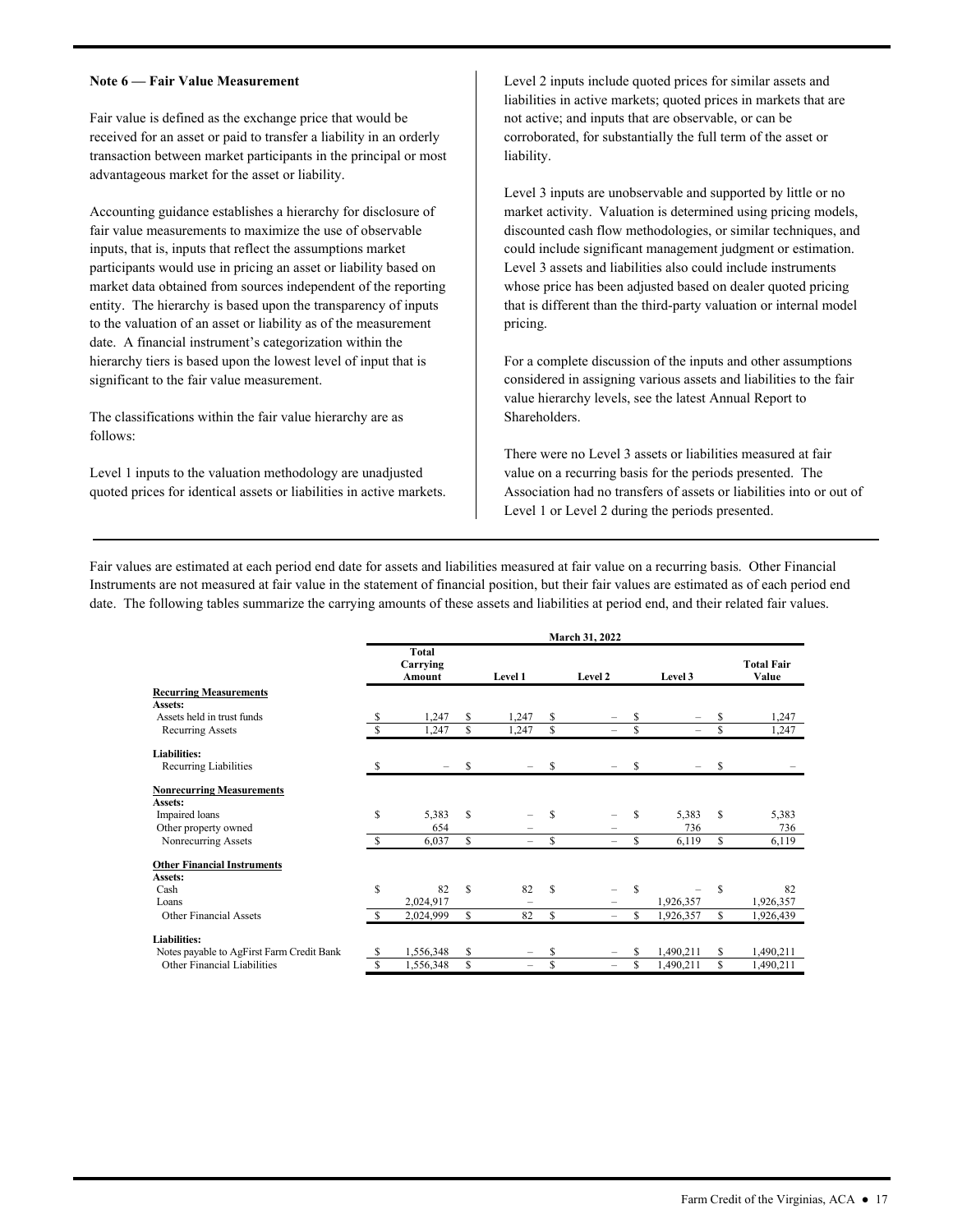|                                           |    | December 31, 2021                  |    |                          |    |                          |               |           |    |                            |
|-------------------------------------------|----|------------------------------------|----|--------------------------|----|--------------------------|---------------|-----------|----|----------------------------|
|                                           |    | <b>Total</b><br>Carrying<br>Amount |    | Level 1                  |    | Level 2                  |               | Level 3   |    | <b>Total Fair</b><br>Value |
| <b>Recurring Measurements</b>             |    |                                    |    |                          |    |                          |               |           |    |                            |
| Assets:                                   |    |                                    |    |                          |    |                          |               |           |    |                            |
| Assets held in trust funds                | \$ | 1,586                              | S  | 1,586                    | \$ |                          | \$            |           | \$ | 1,586                      |
| <b>Recurring Assets</b>                   | S  | 1,586                              | \$ | 1,586                    | \$ | $\equiv$                 | \$            | $\equiv$  | S  | 1,586                      |
| Liabilities:                              |    |                                    |    |                          |    |                          |               |           |    |                            |
| Recurring Liabilities                     | -S |                                    | \$ |                          | \$ |                          | \$            |           | \$ |                            |
| <b>Nonrecurring Measurements</b>          |    |                                    |    |                          |    |                          |               |           |    |                            |
| Assets:                                   |    |                                    |    |                          |    |                          |               |           |    |                            |
| Impaired loans                            | \$ | 5,603                              | \$ |                          | \$ |                          | \$            | 5,603     | \$ | 5,603                      |
| Other property owned                      |    | 704                                |    |                          |    |                          |               | 802       |    | 802                        |
| Nonrecurring Assets                       |    | 6,307                              | S  |                          | \$ | $\overline{\phantom{0}}$ | \$            | 6,405     | S  | 6,405                      |
| <b>Other Financial Instruments</b>        |    |                                    |    |                          |    |                          |               |           |    |                            |
| Assets:                                   |    |                                    |    |                          |    |                          |               |           |    |                            |
| Cash                                      | \$ | 529                                | S  | 529                      | \$ |                          | <sup>\$</sup> |           | \$ | 529                        |
| Loans                                     |    | 2,006,152                          |    |                          |    |                          |               | 1,977,618 |    | 1,977,618                  |
| <b>Other Financial Assets</b>             |    | 2,006,681                          | S  | 529                      | \$ | -                        | S             | 1,977,618 | S  | 1,978,147                  |
| <b>Liabilities:</b>                       |    |                                    |    |                          |    |                          |               |           |    |                            |
| Notes payable to AgFirst Farm Credit Bank | \$ | 1,566,004                          | \$ |                          | \$ |                          |               | 1,551,746 | \$ | 1,551,746                  |
| Other Financial Liabilities               | S  | 1,566,004                          | \$ | $\overline{\phantom{0}}$ | \$ | -                        | \$            | 1,551,746 | \$ | 1,551,746                  |
|                                           |    |                                    |    |                          |    |                          |               |           |    |                            |

### *Uncertainty in Measurements of Fair Value*

Discounted cash flow or similar modeling techniques are generally used to determine the recurring fair value measurements for Level 3 assets and liabilities. Use of these techniques requires determination of relevant inputs and assumptions, some of which represent significant unobservable inputs as indicated in the tables that follow. Accordingly, changes in these unobservable inputs may have a significant impact on fair value.

Certain of these unobservable inputs will (in isolation) have a directionally consistent impact on the fair value of the instrument for a given change in that input. Alternatively, the fair value of the instrument may move in an opposite direction for a given change in another input. Where multiple inputs are used within the valuation technique of an asset or liability, a change in one input in a certain direction may be offset by an opposite change in another input having a potentially muted impact to the overall fair value of that particular instrument. Additionally, a change in one unobservable input may result in a change to another unobservable input (that is, changes in certain inputs are interrelated with one another), which may counteract or magnify the fair value impact.

#### *Inputs to Valuation Techniques*

 calibrated annually by an independent consultant. The fair value measurements are analyzed on a quarterly basis. For other valuations, documentation is obtained for third party Management determines the Association's valuation policies and procedures. The Bank performs the majority of the Association's valuations, and its valuation processes are information, such as pricing, and periodically evaluated alongside internal information and pricing that is available.

 of various financial instruments, and other factors. These Quoted market prices are generally not available for the instruments presented below. Accordingly fair values are based on judgments regarding anticipated cash flows, future expected loss experience, current economic conditions, risk characteristics estimates involve uncertainties and matters of judgment, and therefore cannot be determined with precision. Changes in assumptions could significantly affect the estimates.

# *Quantitative Information about Recurring and Nonrecurring Level 3 Fair Value Measurements*

With regard to nonrecurring measurements for impaired loans and other property owned, it is not practicable to provide specific information on inputs as each collateral property is unique. System institutions utilize appraisals to value these loans and other property owned and take into account unobservable inputs such as income and expense, comparable sales, replacement cost and comparability adjustments.

#### **Information about Other Financial Instrument Fair Value Measurements**

|                                           | <b>Valuation Technique(s)</b> | Input                                        |
|-------------------------------------------|-------------------------------|----------------------------------------------|
| Cash                                      | Carrying value                | Par/principal and appropriate interest yield |
| Loans                                     | Discounted cash flow          | Prepayment forecasts                         |
|                                           |                               | Probability of default                       |
|                                           |                               | Loss severity                                |
| Notes payable to AgFirst Farm Credit Bank | Discounted cash flow          | Prepayment forecasts                         |
|                                           |                               | Probability of default                       |
|                                           |                               | Loss severity                                |
|                                           |                               |                                              |